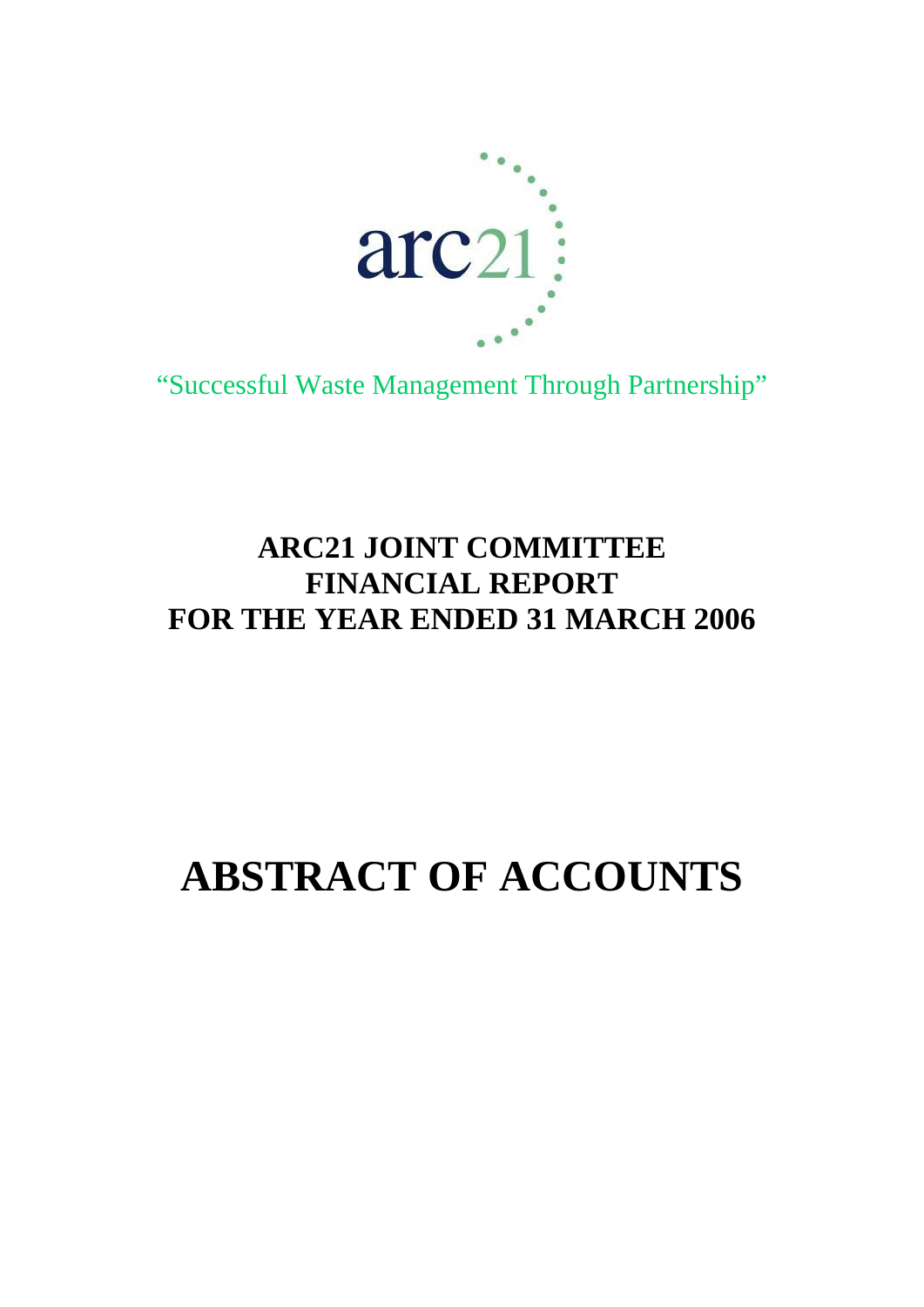# **TABLE OF CONTENTS**

| Foreword                                                                                                                 | $\mathbf{1}$   |
|--------------------------------------------------------------------------------------------------------------------------|----------------|
| <b>Statement Of The Joint Committee's And Chief Executive's</b><br><b>Responsibilities For The Statement Of Accounts</b> | 3              |
| <b>Statement On The System Of Internal Financial Control</b>                                                             | $\overline{4}$ |
| <b>Certificate Of The Chief Executive</b>                                                                                | 6              |
| <b>Report Of The Local Government Auditor To The Department Of The</b><br><b>Environment – Arc21 2005-06</b>             | 7              |
| <b>Statement Of Accounting Policies For The Year Ended 31 March 2006</b> 10                                              |                |
| <b>Income And Expenditure For The Year To 31 March 2006</b>                                                              | 13             |
| <b>Balance Sheet As At 31 March 2006</b>                                                                                 | 14             |
| <b>Cashflow Statement For The Year To 31 March 2006</b>                                                                  | 15             |
| <b>Notes To The Accounts</b>                                                                                             | 16             |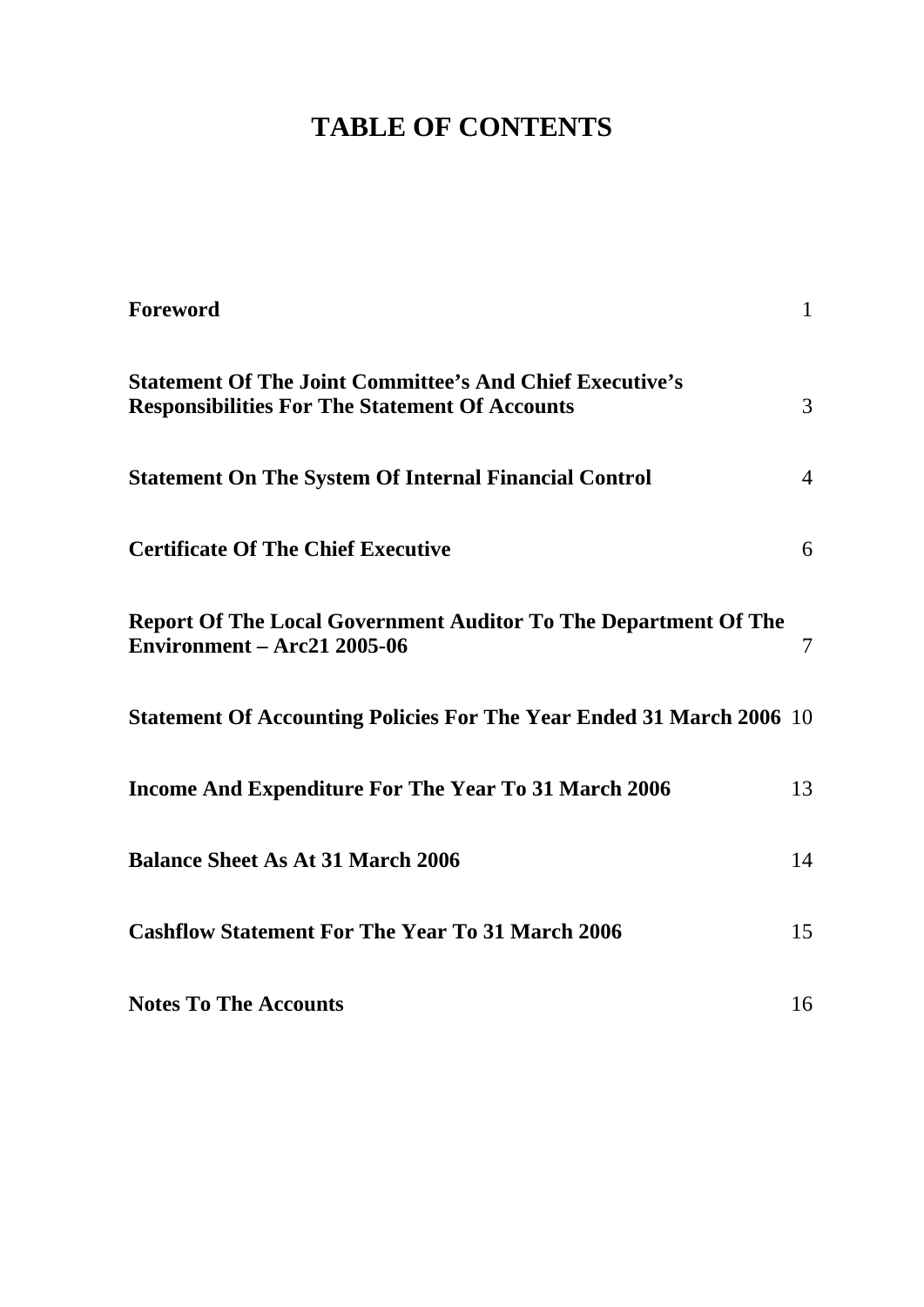# <span id="page-2-0"></span>**FOREWORD**

arc21 Joint Committee is a partnership of eleven District Councils who have agreed, pursuant to Terms of Agreement dated July 2003, to collaborate in implementing the Waste Management Plan to develop an integrated network of regional waste management facilities which would be cost effective to the public.

Waste Management Plans have been put in place on a sub regional basis across Northern Ireland, covering the East, South and North West of the Province, with arc21 being responsible for waste management in the eastern sub region.

The eleven Councils of arc21 are as shown in Note 1 on Page 16.

arc21 was incorporated as a body corporate, pursuant to Section 19 of the Local Government Act (NI) 1972, on the  $13<sup>th</sup>$  February 2004. It became established, from an operational point of view, in September 2004 with the appointment of the Chief Executive, Mr John Quinn.

During the year the staff complement was increased to 5 with the appointment of Mr Jonathan Gray as Contracts and Project Manager, and Mrs Heather Campbell as Personal Assistant to the Chief Executive.

The organisation is supported by a Joint Committee, which is comprised of 22 elected Councillors, 2 nominated from each of the eleven Councils, a Steering Group, which is made up of Officers from each Council, and external specialist support.

During the year the first major waste infrastructure contract, the provision of a mixed dry recyclables service, became operational. This is an eight-year contract with a gross value of £12 million. In addition, a one-year contract, for the supply of wheeled refuse containers, was awarded and became operational during the year with a value around £1 million.

Two other major waste infrastructure contracts were awarded during the year and are scheduled to become operational during the next financial year, a two and a half year contract for the provision of a Landfill facility with a value of around £26 million, and a five-year contract for the provision of a Bring Bank service valued at around £1 million.

The next phase of waste infrastructure contracts, and the most significant in terms of value and technical complexity, commenced during the year. An organic waste treatment contract, for a period of fifteen years, is expected to be awarded in the next year and preparations for the tendering of other major waste contracts will commence in 2006/07.

A major review of the Waste Management Plan commenced in 2005 and the revised Plan must be submitted to the Department of the Environment by June 2006 for approval. The original Plan was approved in 2002 by the Department.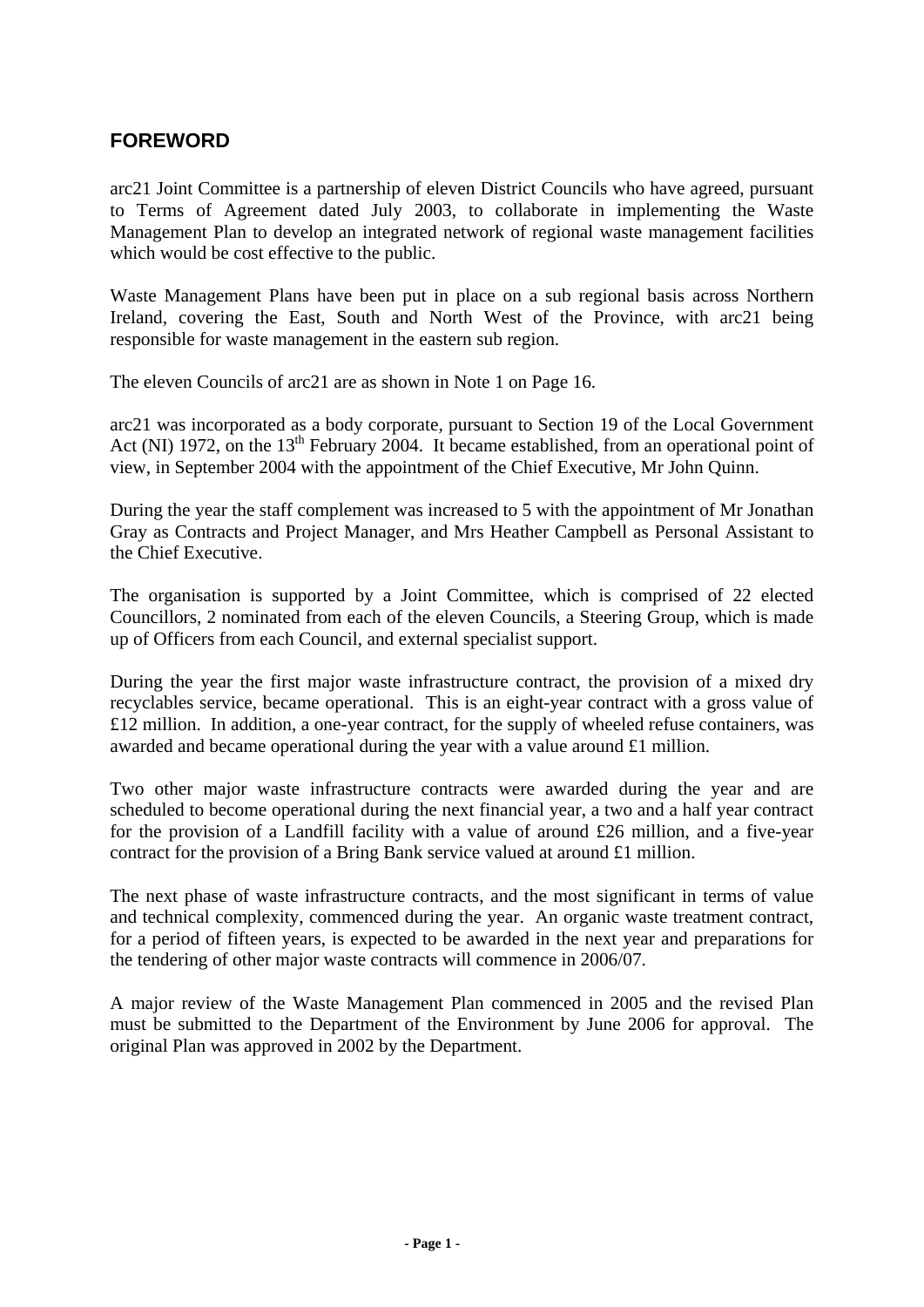In general, the 2005/06 year has been a successful one in terms of enhancing the staff complement with additional required expertise, awarding and implementing waste related contracts, and preparing for future contracts, the continued development of relationships with our partners and demonstrating Best Value and Value for Money through the collective procurement process.

The foundations for the future success of arc21 have now been laid and we are confident that this approach will maintain the organisation as "Fit for Purpose" in terms of the challenges and opportunities ahead.

The financial results show a positive position both in terms of cash and reserves. As shown in the Income and Expenditure Report, arc21 received income and incurred expenditure of £2,408,691 during the year, resulting in a break even position. The cash position, as shown in the Balance Sheet, reflects a stronger position at the year end, up by £373,050 on the previous year. The level of reserves have been retained at £482,902 at 31 March 2006.

The Accounts Direction, issued by the Department of the Environment on 7 September 2005, requires the Joint Committee to prepare accounts for the 2005/06 year and this financial report has been prepared in compliance with the direction.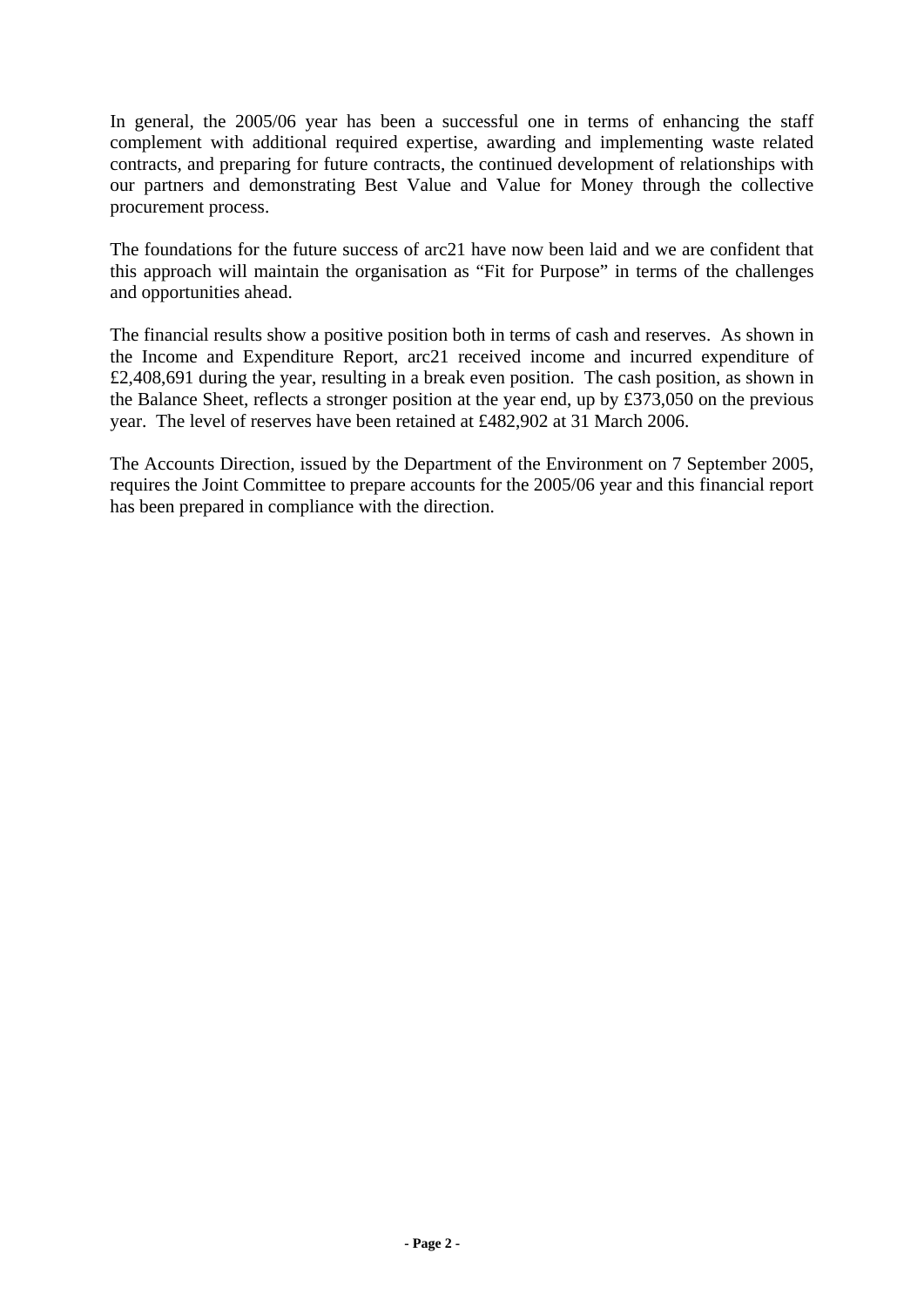# <span id="page-4-0"></span>**STATEMENT OF THE JOINT COMMITTEE'S AND CHIEF EXECUTIVE'S RESPONSIBILITIES FOR THE STATEMENT OF ACCOUNTS**

#### **The Joint Committee's Responsibilities**

Under Section 54 of the Local Government Act (Northern Ireland) 1972 a Council shall make safe and efficient arrangements for the receipt of money paid to it and the issue of money payable by it, and those arrangements shall be carried out under the supervision of such officer of the Council as the Council designates as its Chief Financial Officer. The Joint Committee has adopted a similar arrangement and its Chief Executive undertakes equivalent duties to those of a Chief Financial Officer in the Council.

#### **The Chief Executive's Responsibilities**

Under Section 77(1) and (2) of the Local Government Act (Northern Ireland) 1972 the Chief Financial Officer is responsible for the preparation of a Council's Statement of Accounts in the form directed by the Department of the Environment. For arc21 this is the responsibility of the Chief Executive.

The arc21 accounts must present fairly the income and expenditure and cash flows for the financial year, and the financial position as at the end of the financial year.

In preparing the arc21 Statement of Accounts, the Chief Executive is required to:

- observe the Accounts Direction issued by the Department of the Environment including compliance with relevant accounting and disclosure requirements given in the Code of Practice on Local Authority Accounting in the United Kingdom (S.O.R.P) Statement of Recommended Practice as amended and augmented from time to time;
- follow relevant accounting and disclosure requirements and apply suitable accounting policies on a consistent basis; and
- make judgements and estimates that are reasonable and prudent.

The Chief Executive is also required to:

- keep proper accounting records which are up-to-date; and
- take reasonable steps for the prevention and detection of fraud and other irregularities.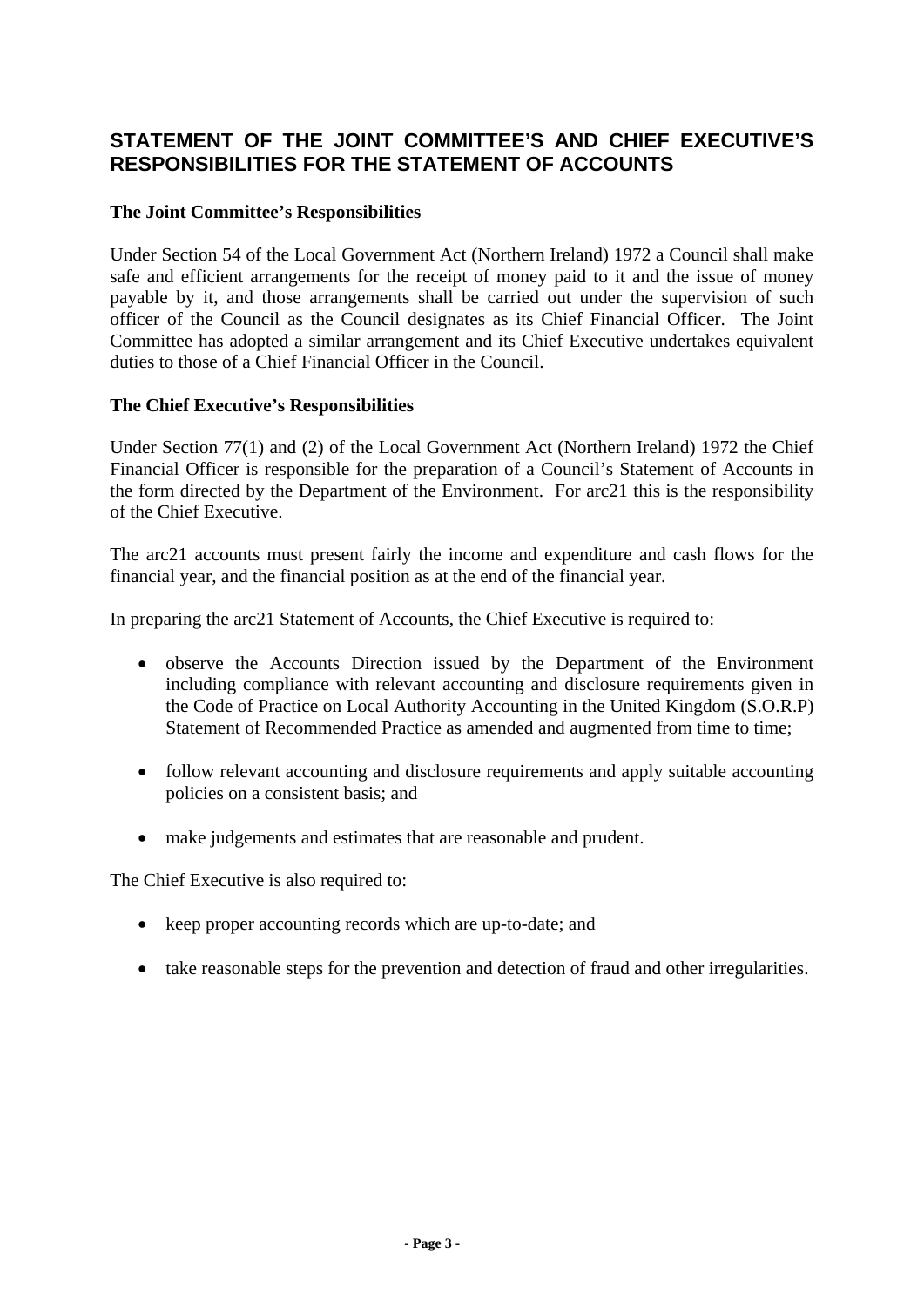# <span id="page-5-0"></span>**STATEMENT ON THE SYSTEM OF INTERNAL FINANCIAL CONTROL**

This statement is given in respect of the Statement of Accounts for arc21 Joint Committee. I acknowledge my responsibility for ensuring that an effective system of internal financial control is established and maintained in connection with the resources concerned.

The system of internal financial control provides reasonable assurance that the assets of the organisation are safeguarded, that transactions are authorised and properly recorded and that material errors or irregularities are either prevented or would be detected within a timely period.

The system of internal financial control is based on a framework of regular financial management information, financial regulations, processes and controls appropriate to the size of the organisation. In addition, the Joint Committee and Participating Councils require, in accordance with the Principle of Limit of Delegation in our Terms of Agreement, to approve the acquisition of assets or the incurring liabilities, in circumstances where the value is in excess of  $£250,000$ .

An official purchase ordering system is in place and all expenditure must be approved by a senior manager. All cheques require to be signed by two authorised signatories and only senior managers are authorised signatories. The bank accounts of the organisation are reviewed regularly and reconciled on a monthly basis.

The SAGE accounting software package, comprising General Ledger, Sales Ledger, Purchase Ledger and Payroll, has been installed to provide an adequate level of accounting support, management information and control.

The financial transactions are subject to an annual Statutory Audit by the Local Government Auditor and any recommendations arising from such a review will be taken into account. In addition, an Internal Audit service is being provided, using the services of Belfast City Councils Audit Governance and Risk Services (AGRS) and any recommendations arising from their work will also be considered.

A key element of using the services of AGRS is to assess any potential financial risks associated with the infrastructure contracts. During the year AGRS carried out two pieces of work and a large number of recommendations which were made in both reports will now be considered. The Audit Governance and Risk Services (AGRS) mainly tested the operation of key controls over charging gate fees and remitting revenue share post year end in relation to the Materials Recovery Facility contract. They could not provide a full assurance over the accuracy of the Mass Balance exercise methodology which was used by the contractor, Bryson Recycling, to determine:

- the percentage split of all materials being processed at the Materials Recovery Facility (MRF) at Mallusk; and
- the revenue share due to arc21.

Further information on the revenue share is obtained in Note 4 on Page 17.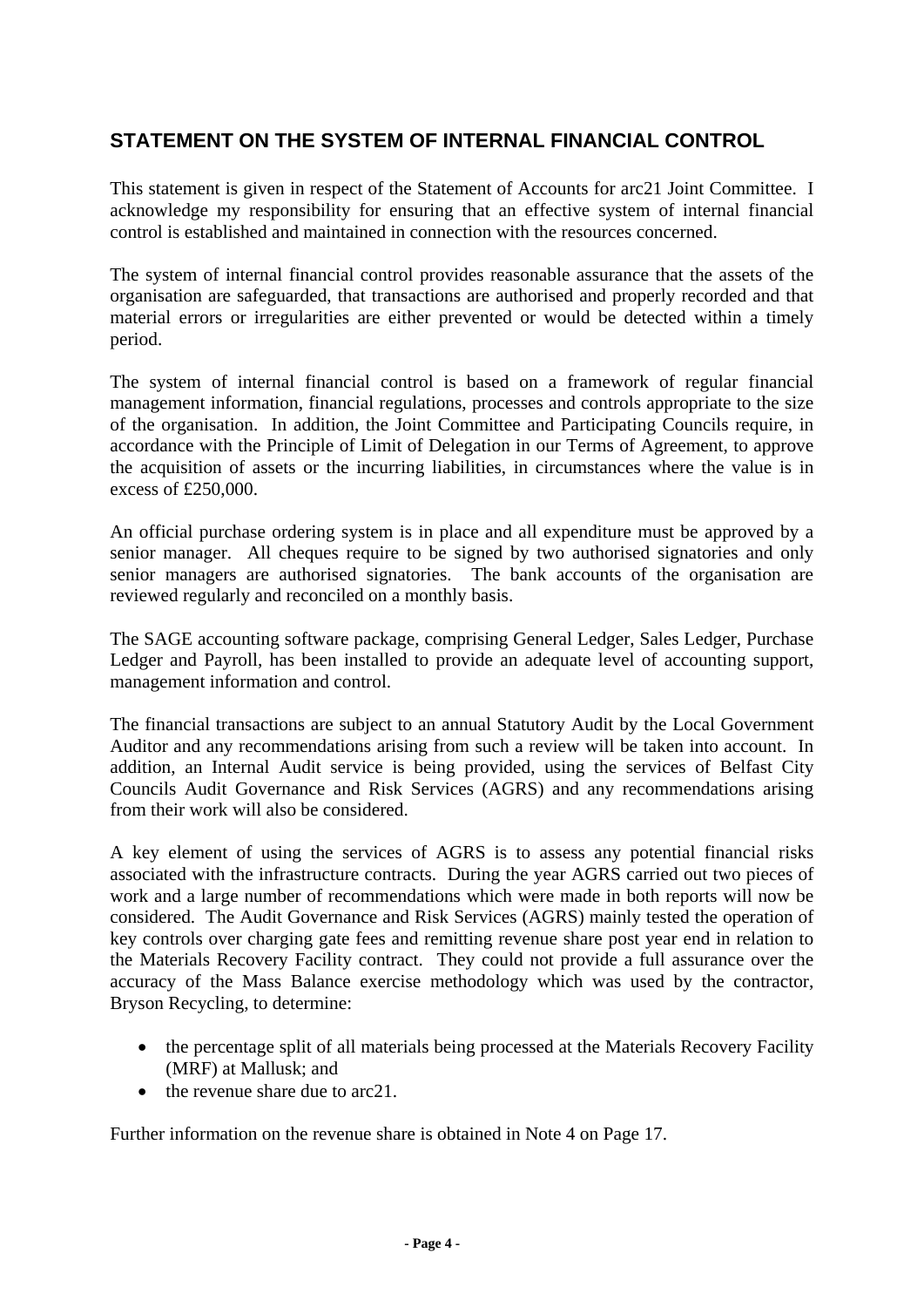More specifically, through the examination of the Mass Balance Spreadsheets and associated documentation, AGRS identified that the 2 main values that underpinned the calculation of revenue share due to ARC21 were inaccurate, ie

- the volume of materials processed by the MRF; and
- the average price which ARC21 receive per tonne of material processed.

The system of internal financial control will be kept under review and any additional measures deemed necessary for the maintenance of proper corporate governance will be implemented on an ongoing basis.

Signature

 JOHN R QUINN B.Sc., C.Eng., C.Env., M.I.C.E., M.C.I.W.M. CHIEF EXECUTIVE

Date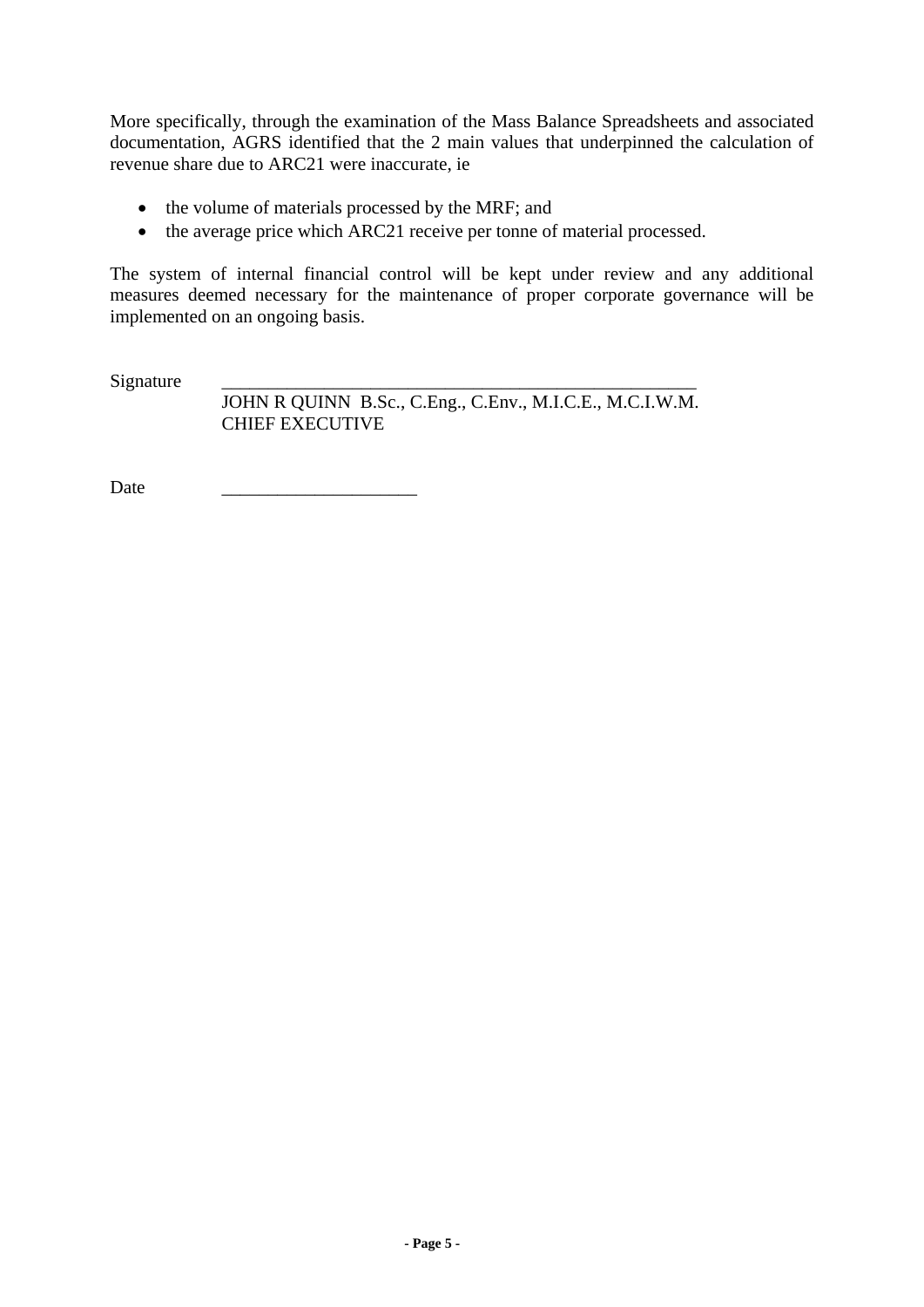# <span id="page-7-0"></span>**CERTIFICATE OF THE CHIEF EXECUTIVE**

I certify that:-

- (a) the Statement of Accounts for the year ended 31 March 2006 has been prepared in the form directed by the Department of the Environment and under the accounting policies set out in this document, and
- (b) in my opinion the Statement of Accounts presents fairly the income and expenditure and cashflows for the financial year and the financial position at the end of the financial year.

Signature

 JOHN R QUINN B.Sc., C.Eng., C.Env., M.I.C.E., M.C.I.W.M. CHIEF EXECUTIVE

Date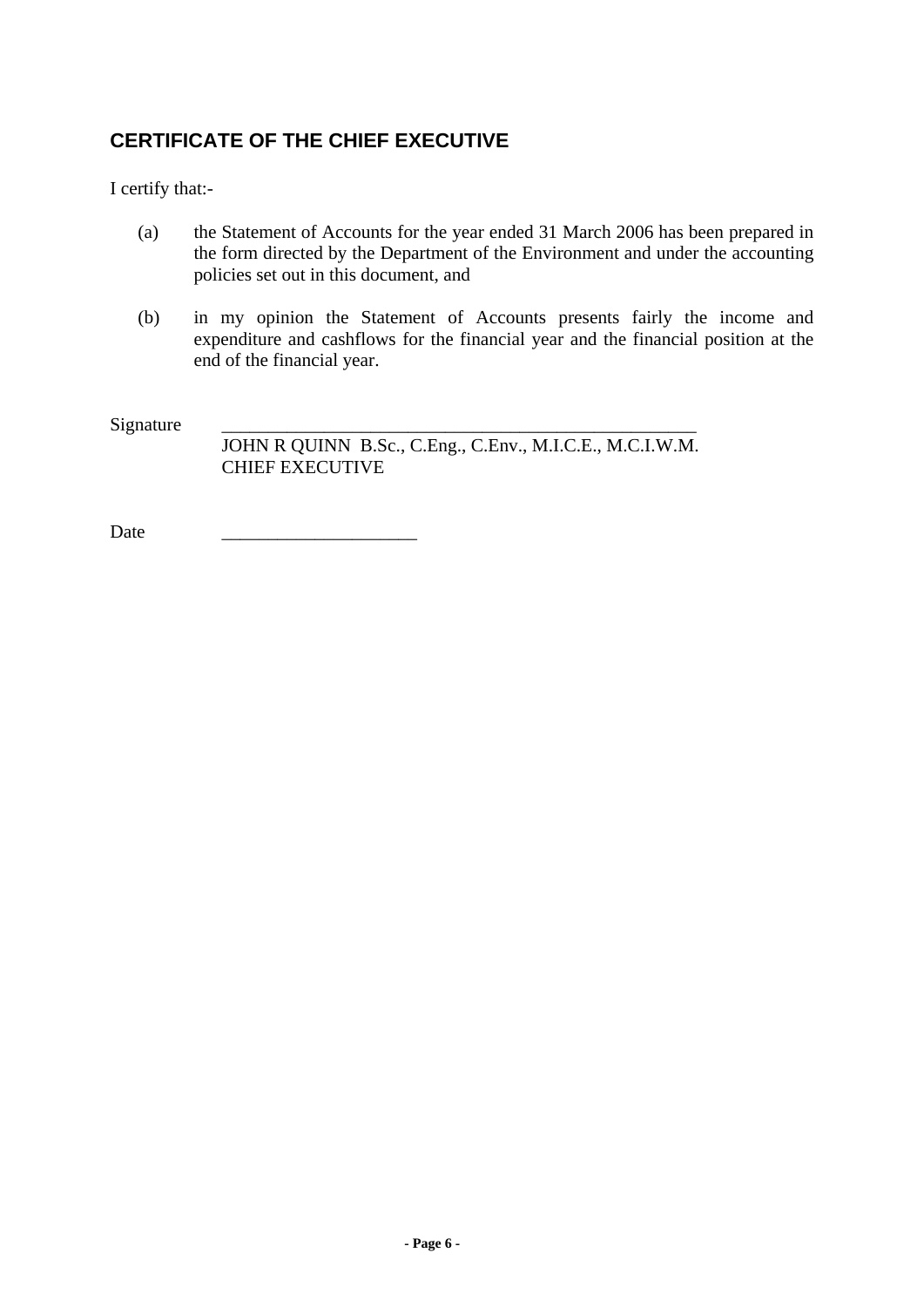# <span id="page-8-0"></span>**REPORT OF THE LOCAL GOVERNMENT AUDITOR TO THE DEPARTMENT OF THE ENVIRONMENT – ARC21 2005-06**

I have audited the Statement of Accounts of ARC21 for the year ended 31 March 2006 under the Local Government Act (Northern Ireland) 1972, which comprise the District Fund Summary, Balance Sheet, the Statement of Total Movement in Reserves, the Cash Flow Statement, and the related notes. The Statement of Accounts has been prepared under the accounting policies set out within them.

#### **Respective responsibilities of Chief Financial Officer and Local Government Auditor**

The Chief Financial Officer's responsibilities for preparing the Statement of Accounts in accordance with the form directed by the Department of the Environment, including compliance with applicable laws and regulations and the Statement of Recommended Practice on Local Authority Accounting in the United Kingdom 2005, are set out in the Statement of Responsibilities.

My responsibility is to audit the Statement of Accounts in accordance with relevant legal and regulatory requirements and International Standards on Auditing (UK and Ireland).

I report to you my opinion as to whether the Statement of Accounts presents fairly the financial position of the Council in accordance with applicable laws and regulations and the Statement of Recommended Practice on Local Authority Accounting in the United Kingdom 2005 and has been properly prepared in accordance with the Local Government Act (Northern Ireland) 1972.

I review whether the statement on the system on Internal Financial Control reflects compliance with the requirements of the Statement of Recommended Practice on Local Authority Accounting in the United Kingdom 2005. I report if it does not comply with these requirements or if the statement is misleading or inconsistent with other information I am aware of from my audit of the Statement of Accounts. I am not required to consider, nor have I considered, whether the statement on the system on Internal Financial Control covers all risks and controls. Neither am I required to form an opinion on the effectiveness of the Council's corporate governance procedures or its risk and control procedures.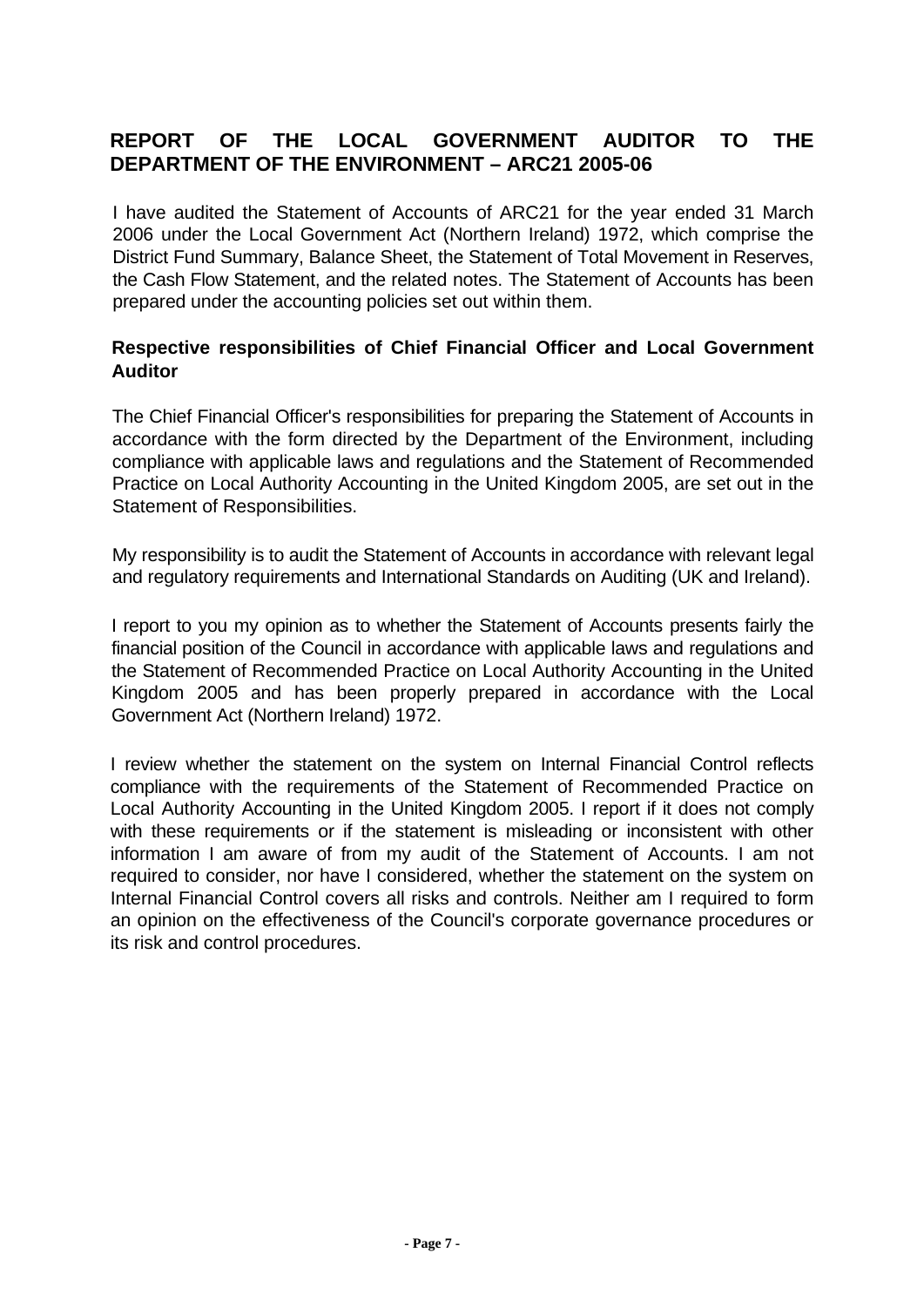#### **Basis of Opinion**

 I conducted my audit in accordance with the Local Government Act (Northern Ireland) 1972, the Code of Audit Practice issued by the Local Government Audit Office and International Standards on Auditing (UK and Ireland) issued by the Auditing Practices Board. An audit includes examination, on a test basis, of evidence relevant to the amounts and disclosures in the Statement of Accounts. It also includes an assessment of the significant estimates and judgements made by the Chief Financial Officer in the preparation of the Statement of Accounts, and of whether the accounting policies are appropriate to ARC21 circumstances, consistently applied and adequately disclosed.

I planned and performed my audit so as to obtain all the information and explanations which I considered necessary in order to provide me with sufficient evidence to give reasonable assurance that the Statement of Accounts is free from material misstatement, whether caused by fraud or other irregularity or error.

However the evidence available to me was limited because ARC21 was unable to provide me with sufficient evidence to demonstrate the accuracy of the revenue share figure of £406,774 due to ARC21 in relation to monies generated through the sale of recycled waste material by Bryson House Recycling. The above amount is included within the accounts as income due from Bryson House Recycling to ARC21, and subsequently as expenditure due to the participating Councils from ARC21. At the request of ARC21, Belfast City Council's Audit Governance & Risk Services (AGRS) undertook a review of the Mass Balance Exercise methodology used by Bryson House Recycling to determine the revenue share from the waste infrastructure contract. Whilst they considered the methodology to be reasonable they could not provide a full assurance as to the accuracy of the revenue share figure due to ARC21. AGRS identified that the two main values that underpinned the calculation of revenue share due to ARC21 were inaccurate, ie

- The volume of materials processed by the Material Recovery Facility; and
- The average price which ARC21 received per tonne of material processed.

There were no other satisfactory procedures which I could adopt to confirm the accuracy of the above calculation.

In forming my opinion I also evaluated the overall adequacy of the presentation of information in the Statement of Accounts.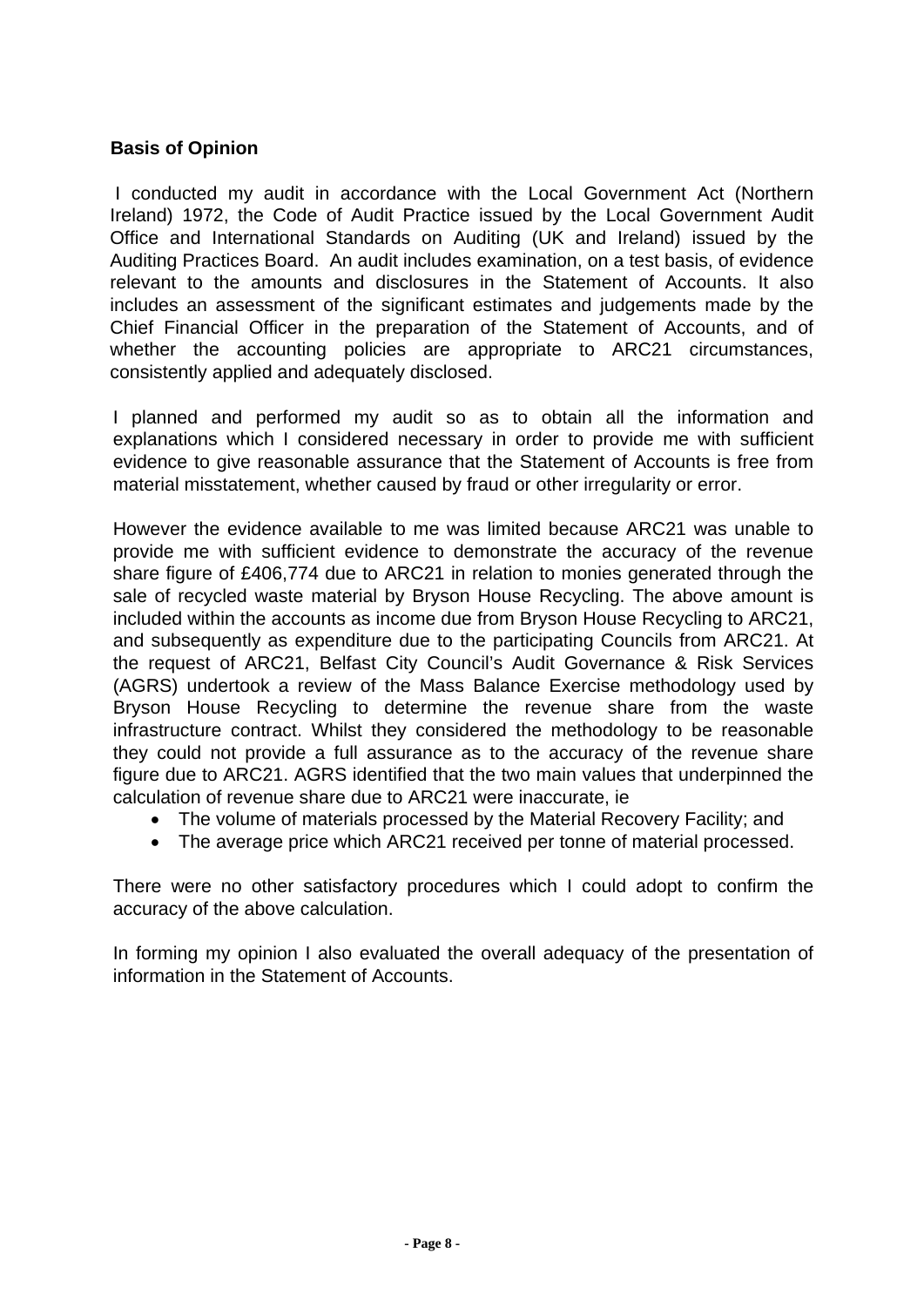## **Limitation on Scope – Qualified Opinion**

Except for the financial effects of such adjustments, if any, as might have been determined to be necessary had I been able to satisfy myself as to the accuracy of the revenue share figure due to ARC21, in my opinion, the Statement of Accounts presents fairly in accordance with applicable laws and regulations and the Statement of Recommended Practice on Local Authority Accounting in the United Kingdom 2005, the financial position of ARC21 at 31 March 2006 and its income and expenditure for the year then ended and have been properly prepared in accordance with the Local Government Act (Northern Ireland) 1972.

In respect solely of the limitation on our work relating to methodology used to calculate the revenue share figure:

- I have not obtained all the information and explanations that I considered necessary for the purpose of our audit; and
- I was unable to determine whether proper accounting records had been maintained.

#### **Audit Completion**

I report that I have completed the audit of the Statement of Accounts in accordance with the requirements of the Local Government Act (Northern Ireland) 1972 and the Code of Audit Practice issued by the Local Government Audit Office.

**Denver Lynn**  Local Government Auditor

April 2007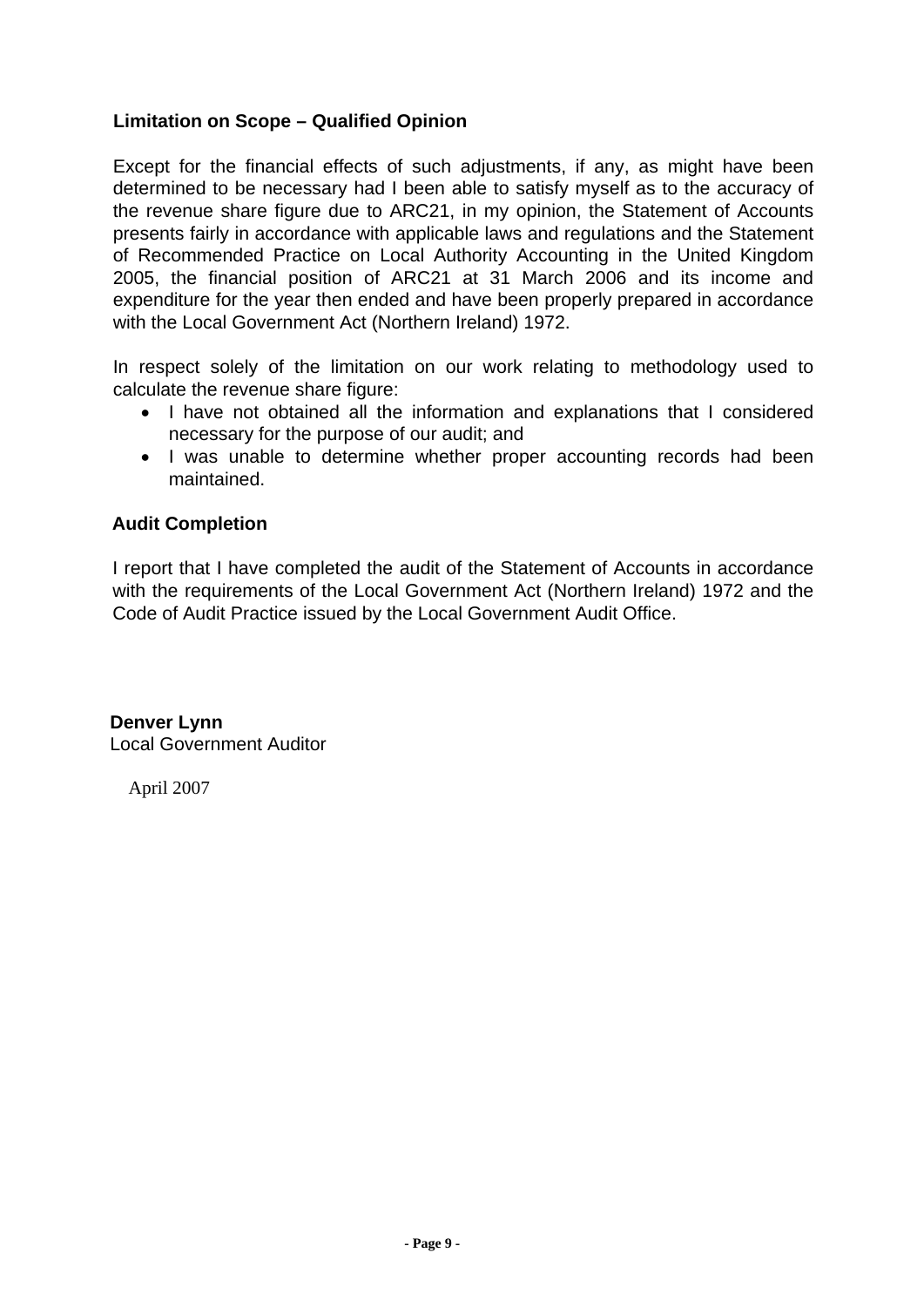# <span id="page-11-0"></span>**STATEMENT OF ACCOUNTING POLICIES FOR THE YEAR ENDED 31 MARCH 2006**

## **1. GENERAL PRINCIPLES**

The accounts have been prepared in accordance with the Local Government Act (NI) 1972 and the Code of Practice on Local Authority Accounting in the United Kingdom. This Code of Practice has been developed by the Chartered Institute of Public Finance and Accountancy (CIPFA) / Local Authority (Scotland) Accounts Advisory Committee (LASAAC) Joint Committee in accordance with the Accounting Standards Board's (ASB) Code of Practice for the development of Statements of Recommended Practice.

The accounts have also been prepared in accordance with guidance notes issued by CIPFA on the application of accounting standards and the Department of the Environment's Accounts Direction.

#### **2. INCOME AND EXPENDITURE (DEBTORS AND CREDITORS)**

The income and expenditure of arc21 is maintained on an accruals basis in accordance with the code of accounting practice and Financial Reporting Standard (FRS) 18. That is, sums due to or from the organisation during the year are included whether or not the cash has actually been received or paid in the year.

#### **3. FIXED ASSETS / CAPITAL CHARGES**

arc21 is funded by way of contributions from revenue from the eleven Councils and revenue grant from the Environment and Heritage Service of the Department of the Environment.

As a consequence, the activities of arc21 are deemed to be of a revenue nature and during the year expenditure incurred on computer equipment, office furniture, equipment and refurbishment costs are charged to the general Income and Expenditure Account resulting in capital charges not being applicable.

An analysis of assets currently being used by arc21 which are valued in excess of £500 is provided in note 18 on Page 21.

#### **4. SUPPORT SERVICES COSTS**

All support services costs, provided by participating Councils, are allocated to the specific expense category in the Income and Expenditure Statement.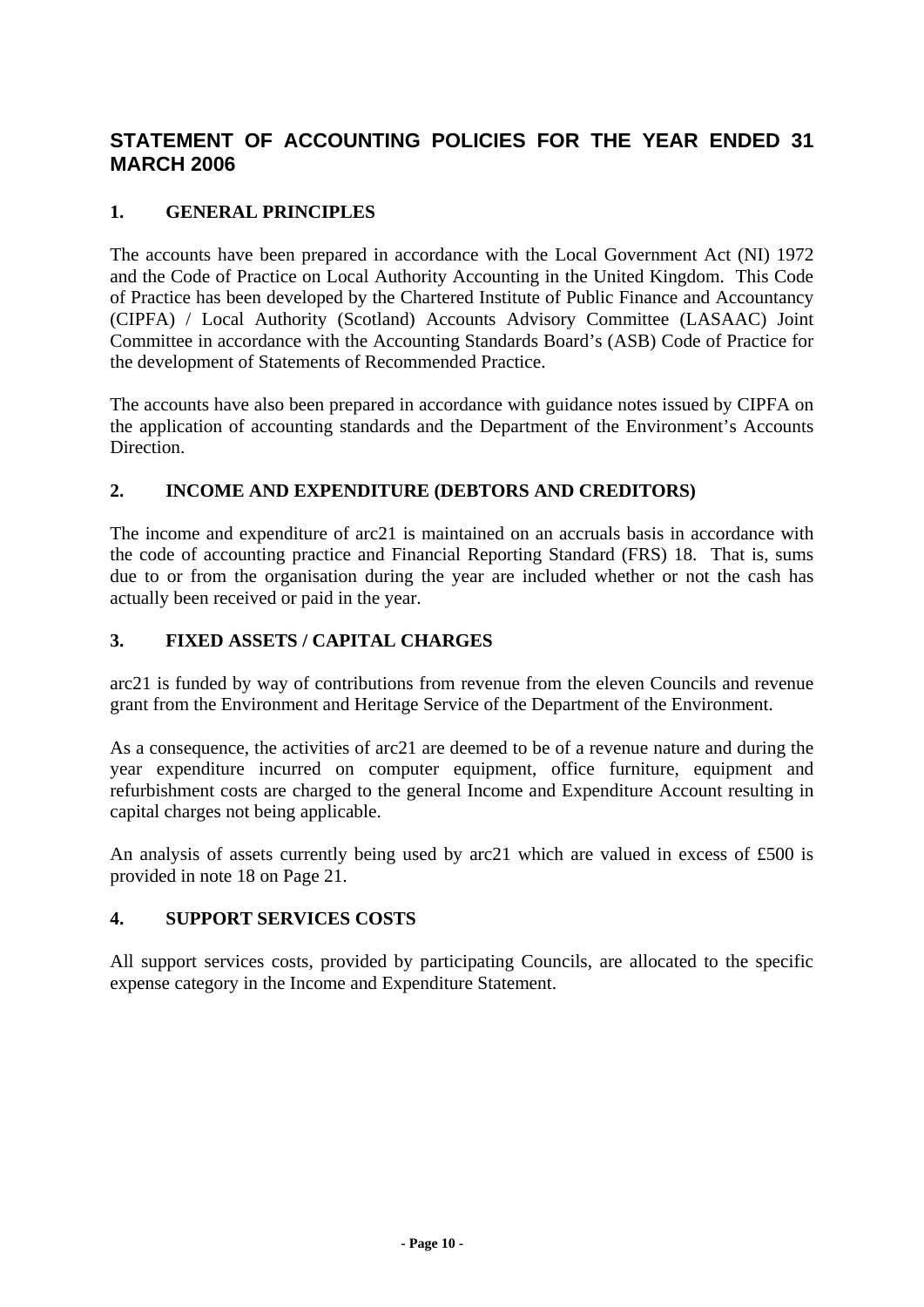#### **5. PENSION COSTS**

Local Authorities in Northern Ireland, including Joint Committee's, contribute to the Northern Ireland Local Government Superannuation Committee Scheme (NILGOSC). The scheme is fully funded and provides the relevant information in accordance with Financial Reporting Standard (FRS) 17 within its own financial statements.

Details of the Employer's contribution amount and the rate of contribution can be found in Note 5 to the Income and Expenditure Report.

#### **6. INVESTMENTS**

arc21 generates Investment Income through placing funds on short-term deposits and through the use of an interest earning current account operated by the Bank of Ireland.

#### **7. VALUE ADDED TAX**

VAT is included in income and expenditure only to the extent that it is irrecoverable by the organisation in accordance with Statement of Standard Accounting Practice (SSAP) 5.

#### **8. POST BALANCE SHEET EVENTS**

Where a material post balance sheet event occurs which provides additional evidence relating to conditions existing at the balance sheet date or indicates that the application of the going concern concept to a material part of the authority is not appropriate then relevant charges have been made to the amounts included in the statement of accounts. Where a material post balance sheet event does not concern the conditions which exist at the balance sheet date their appropriate details are disclosed in the notes to the financial statements.

#### **9. FOREIGN CURRENCY TRANSLATION**

Receipts and payments in foreign currency are translated into sterling at the rate prevailing at the time of the transactions.

#### **10. INSURANCE**

The organisation has a range of Insurance Policies in place to meet its operational requirements.

| The major policies in place are: | <b>Employers Liability Insurance</b> |
|----------------------------------|--------------------------------------|
|                                  | Professional Indemnity Insurance     |
|                                  | <b>Public Liability Insurance</b>    |
|                                  | <b>Office Contents Insurance</b>     |
|                                  | <b>Travel Insurance</b>              |

The level and type of insurance in place to meet the operational needs of the organisation is kept under review.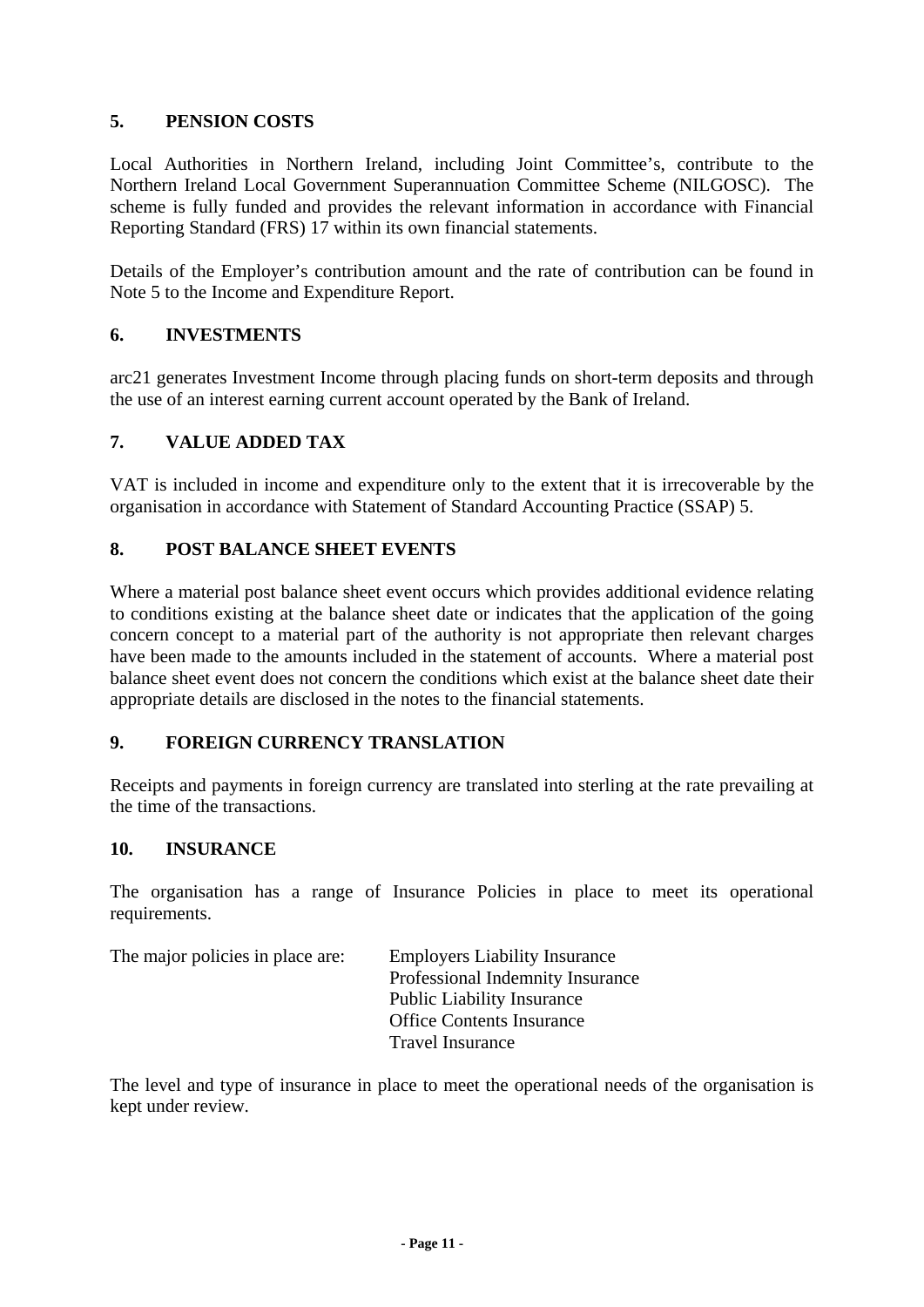#### **11. MAJOR PROVISIONS**

The organisation makes provision for claims which may give rise to settlements in excess of £1,000 per claim and are charged to the Income and Expenditure Statement.

Provision for bad and doubtful debts are made and charged to the Income and Expenditure Statement.

#### **12. GRANTS**

Government grants are accounted for on an accruals basis and are recognised when the conditions for their receipt have been complied with and there is reasonable assurance that the grant will be received. Revenue grants will be recognised in the revenue account and are matched with the expenditure to which they relate.

#### **13. LEASES**

#### **Finance Leases**

Rentals payable under finance leases are apportioned between the finance charge and the reduction of the outstanding obligation. At the inception of the agreement, the asset is capitalised along with an obligation to pay future rentals. The finance element of future rentals is charged to revenue. The principal element reduces the obligation to pay future rentals.

#### **Operating Leases**

Rentals payable under operating leases are charged directly to revenue on a straight-line basis over the term of the lease.

#### **14. RESERVES**

It is the policy of the organisation to maintain an adequate level of reserves subject to the approval of the Joint Committee.

#### **15. RELATED PARTY TRANSACTIONS**

arc21 is a partnership between eleven Councils in the Eastern Region of Northern Ireland, formally established as a Joint Committee under Section 19 of the Local Government Act (NI) 1972.

The transactions between arc21 and the Participating Councils are disclosable in accordance with Financial Reporting Standard (FRS) 8 – Related Party Disclosures.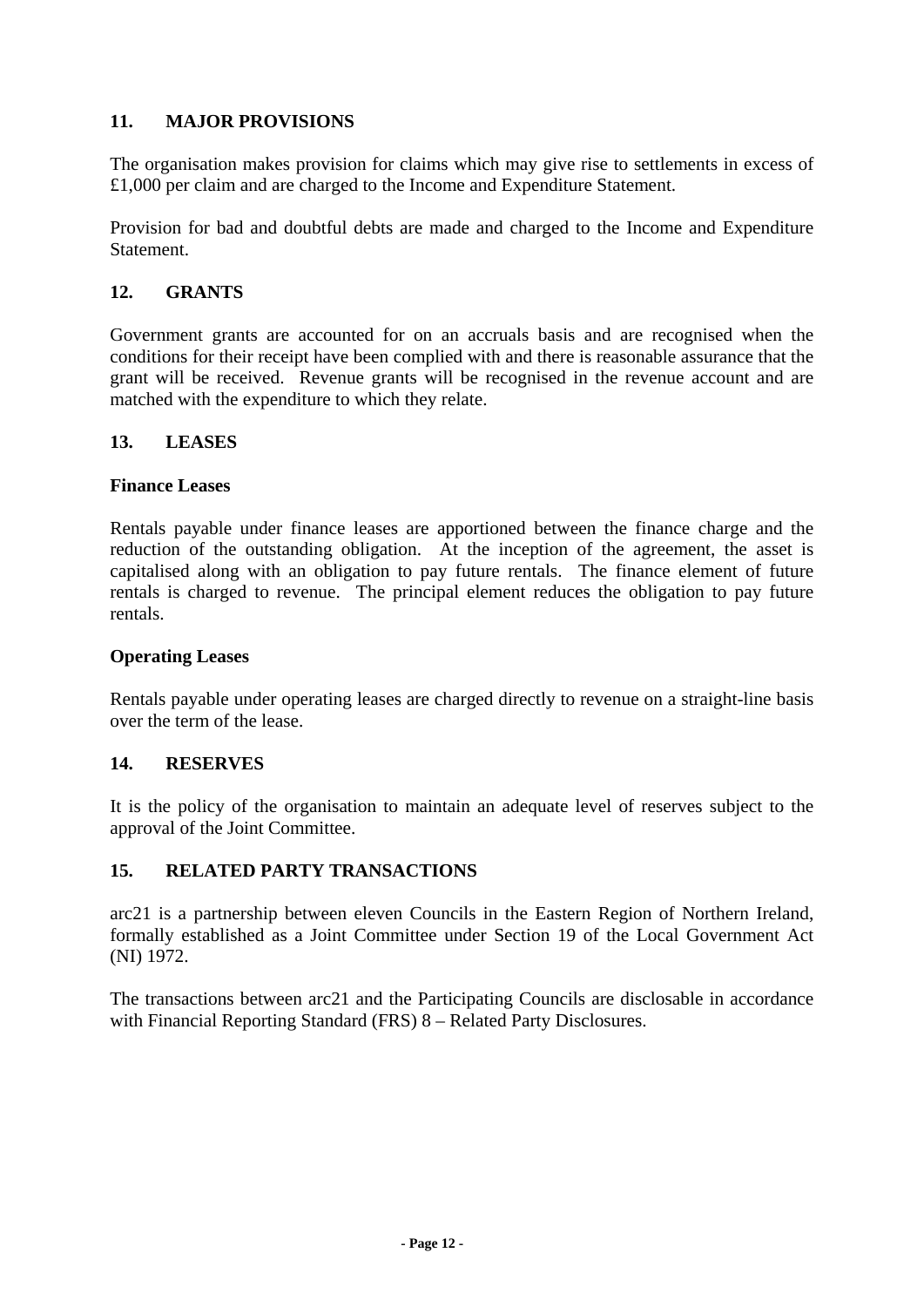# <span id="page-14-0"></span>**INCOME AND EXPENDITURE FOR THE YEAR TO 31 MARCH 2006**

| <b>INCOME:</b>               | <b>NOTE</b>             | 2005/06<br>£ | 2004/05<br>£             |
|------------------------------|-------------------------|--------------|--------------------------|
| PARTICIPATING COUNCILS       | $\mathbf{1}$            | 637,204.98   | 150,000.00               |
| <b>GOVERNMENT GRANT</b>      | $\overline{2}$          | 45,827.44    | 383,079.00               |
| <b>BANK INTEREST</b>         | 3                       | 16,283.73    | 2,277.09                 |
| <b>OTHER INCOME</b>          | $\overline{\mathbf{4}}$ | 1,709,374.40 |                          |
| <b>TOTAL INCOME</b>          |                         | 2,408,690.55 | 535,356.09               |
| <b>EXPENDITURE:</b>          |                         |              |                          |
| <b>EMPLOYEE COSTS</b>        | 5                       | 254,449.93   | 89,855.15                |
| PREMISES COSTS               | 6                       | 29,938.99    | 21,286.68                |
| <b>SUPPLIES AND SERVICES</b> | 7                       | 292,378.38   | 290,223.14               |
| TRAVEL AND SUBSISTENCE COSTS | 8                       | 9,455.96     | 4,288.96                 |
| <b>ADMINISTRATION COSTS</b>  | $\boldsymbol{9}$        | 39,124.26    | 10,054.07                |
| <b>OTHER COSTS</b>           | 10                      | 1,783,343.03 |                          |
| <b>TOTAL EXPENDITURE</b>     |                         | 2,408,690.55 | 415,708.00               |
| <b>SURPLUS</b>               |                         | =========    | 119,648.09<br>========== |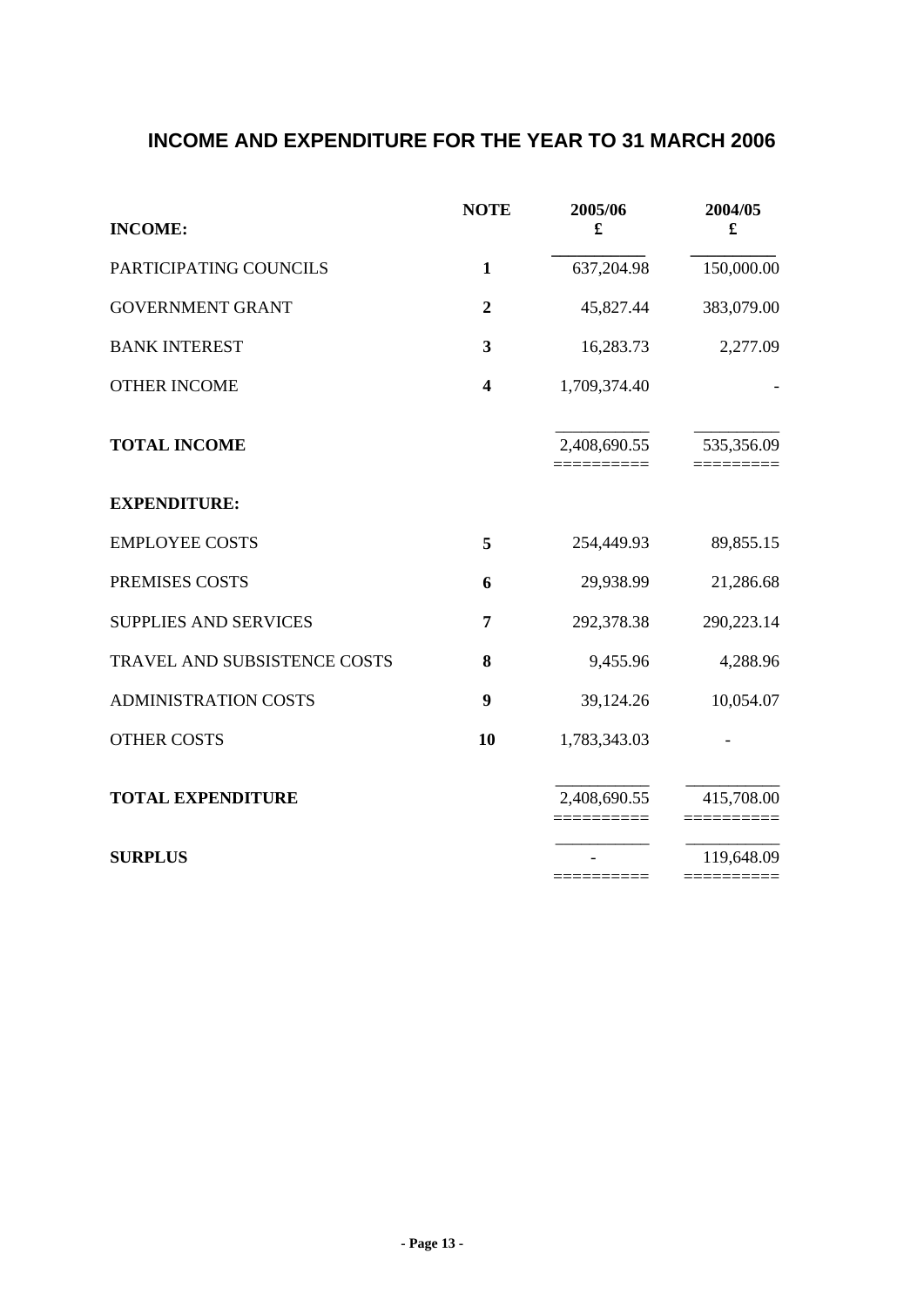# **BALANCE SHEET AS AT 31 MARCH 2006**

<span id="page-15-0"></span>

|                                             | <b>NOTE</b> | 31 March-06<br>£       | 31 Mar-05<br>£        |
|---------------------------------------------|-------------|------------------------|-----------------------|
| <b>ASSETS:</b>                              |             |                        |                       |
| <b>STOCK</b>                                |             |                        |                       |
| <b>DEBTORS</b>                              | 11          | 855,699.42             | 388,049.66            |
| <b>PREPAYMENTS</b><br><b>ACCRUED INCOME</b> | 12          | 3,812.50<br>33,885.88  | 3,812.50              |
| <b>CASH AND BANK</b>                        |             | 490,074.85             | 117,024.48            |
| PETTY CASH                                  |             | 85.20                  | 312.40                |
| VAT RECOVERABLE                             |             |                        | 28,831.08             |
| <b>TOTAL ASSETS</b>                         |             | 1,383,557.85           | 538,030.12            |
| <b>LESS CURRENT LIABILITIES:</b>            |             |                        |                       |
| <b>CREDITORS</b>                            | 13          | 871,535.32             | 53,128.57             |
| <b>ACCRUALS</b>                             |             | 16,845.11              | 2,000.00              |
| VAT PAYABLE                                 |             | 12,275.87              |                       |
| <b>TOTAL LIABILITIES</b>                    |             | 900,656.30             | 55,128.57             |
| <b>NET ASSETS</b>                           |             | 482,901.55<br>======   | 482,901.55            |
|                                             |             | $\mathbf f$            | $\pmb{\mathfrak{L}}$  |
| <b>FINANCED BY:</b>                         |             |                        |                       |
| RESERVES AT 31 MARCH                        |             | 482,901.55             | 363,253.46            |
| <b>SURPLUS IN THE YEAR</b>                  |             |                        | 119,648.09            |
| <b>RESERVES AND BALANCES</b>                | 14          | 482,901.55<br>======== | 482,901.55<br>——————— |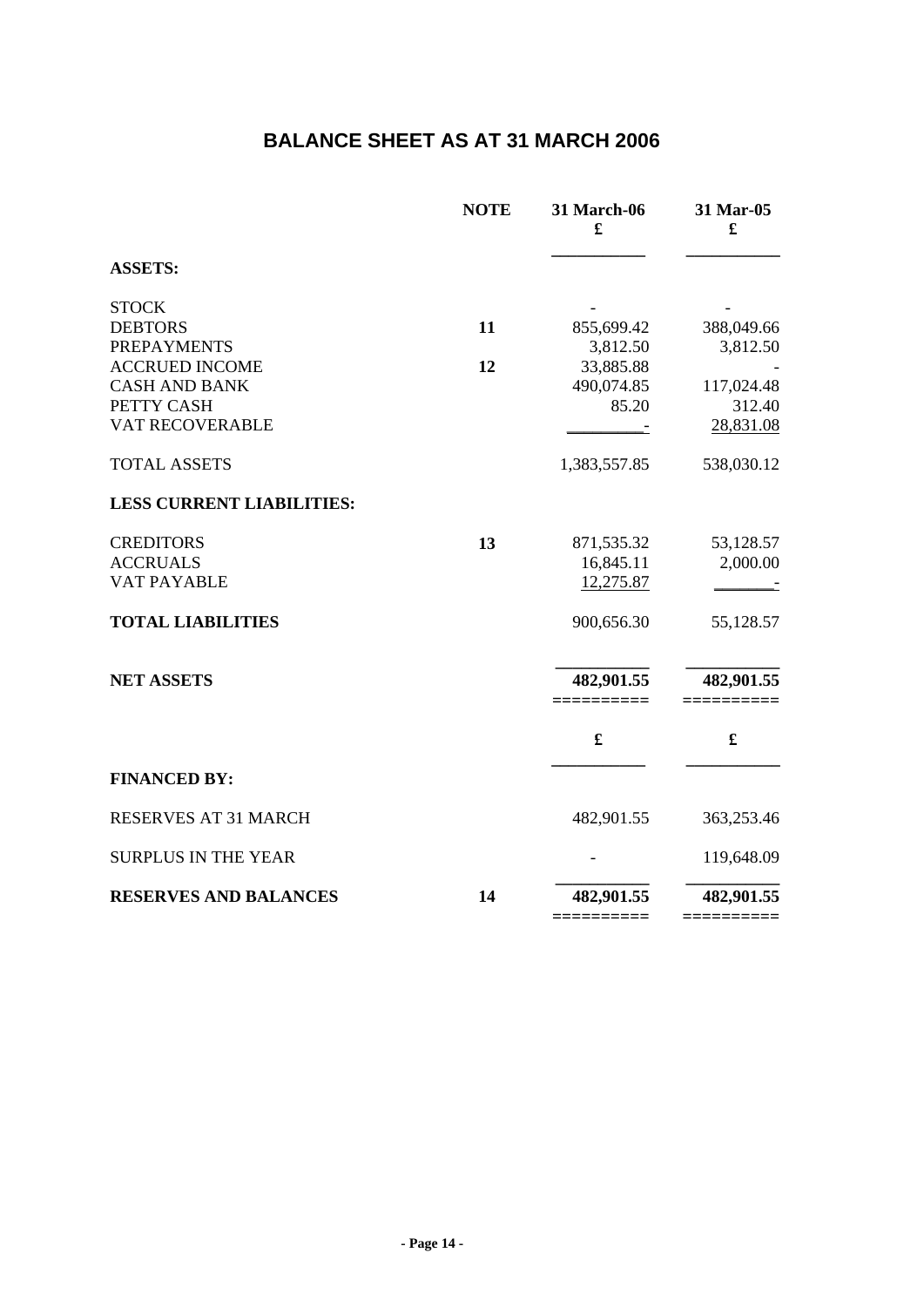# **CASHFLOW STATEMENT FOR THE YEAR TO 31 MARCH 2006**

<span id="page-16-0"></span>

|                                                           | <b>NOTE</b> | £            | £            |
|-----------------------------------------------------------|-------------|--------------|--------------|
| <b>CASH OUTFLOWS:</b>                                     |             |              |              |
| <b>EMPLOYEE COSTS</b>                                     |             | 269,420.00   |              |
| PREMISES COSTS                                            |             | 28,356.00    |              |
| <b>SUPPLIES AND SERVICES</b>                              |             | 311,989.00   |              |
| TRAVEL AND SUBSISTENCE                                    |             | 3,509.00     |              |
| <b>ADMINISTRATION</b>                                     |             | 20,860.00    |              |
| WASTE INFRASTRUCTURE SERVICES                             |             | 1,026,421.00 |              |
| <b>INPUT VALUE ADDED TAX</b>                              |             | 245,260.00   | 1,905,815.00 |
| <b>CASH INFLOWS:</b>                                      |             |              |              |
| MEMBER COUNCIL CONTRIBUTIONS                              |             | 579,600.00   |              |
| <b>GOVERNMENT GRANTS</b>                                  | 15          | 403,355.00   |              |
| OTHER OPERATING CASH RECEIPTS                             | 16          | 1,042,919.00 |              |
| <b>OUTPUT VALUE ADDED TAX</b>                             |             | 235,646.00   | 2,261,520.00 |
| NET CASH INFLOW                                           |             |              | 355,705.00   |
| <b>RETURNS ON INVESTMENTS &amp; SERVICING OF FINANCE:</b> |             |              |              |
| <b>BANK INTEREST AND CHARGES</b>                          |             | 110.00       |              |
| <b>BANK INTEREST RECEIVED</b>                             |             | 17,455.00    | 17,345.00    |
| NET INCREASE IN LIQUID RESOURCES                          |             |              | 373,050.00   |
| OPENING CASH POSITION 1 APRIL 2005                        |             |              | 117,024.00   |
| <b>INCREASE IN CASH DURING THE YEAR</b>                   |             |              | 373,050.00   |
| <b>CLOSING CASH POSITION 31 MARCH 2006</b>                |             |              | 490,074.00   |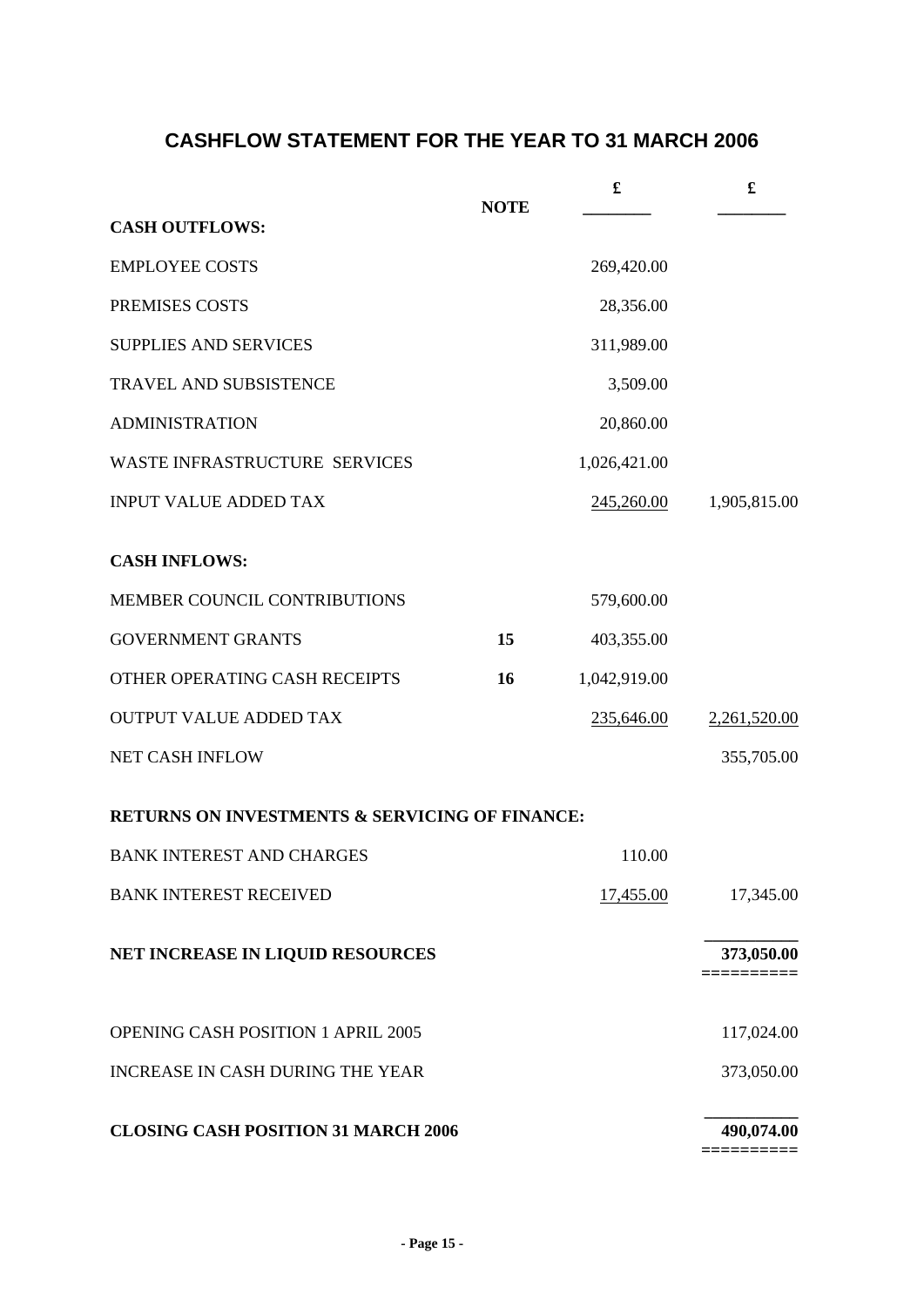# <span id="page-17-0"></span>**NOTES TO THE ACCOUNTS**

#### **Note 1 Participating Councils Income**

The amount received from each Participating Council was:

| <b>Name</b>                      | 2005/06<br>£           | 2004/05<br>£           |
|----------------------------------|------------------------|------------------------|
| Antrim Borough Council           | 33,644.00              | 7.920.00               |
| Ards Borough Council             | 50,720.00              | 11,940.00              |
| <b>Ballymena Borough Council</b> | 40,589.00              | 9,555.00               |
| <b>Belfast City Council</b>      | 191,299.98             | 45,030.00              |
| Carrickfergus Borough Council    | 26,061.00              | 6,135.00               |
| Castlereagh Borough Council      | 45,941.00              | 10,815.00              |
| Down District Council            | 44,285.00              | 10,425.00              |
| Larne Borough Council            | 21,282.00              | 5,010.00               |
| Lisburn City Council             | 75,252.00              | 17,715.00              |
| Newtownabbey Borough Council     | 55,308.00              | 13,020.00              |
| North Down Borough Council       | 52,823.00              | 12,435.00              |
|                                  |                        |                        |
| <b>Total</b>                     | 637,204.98<br>======== | 150,000.00<br>======== |

#### **Note 2 Government Grant Income**

During the year a major review of the Waste Management Plan got underway and the Department of the Environment – Environment and Heritage Service (EHS) have provided grant support towards the cost of this work to the value of £45,827.44.

#### **Note 3 Bank Interest**

Banking services during the year were provided by the Bank of Ireland Ltd. Interest was earned by utilising an interest earning current account and short term deposit accounts. The amount of interest earned during the year was £16,283.73.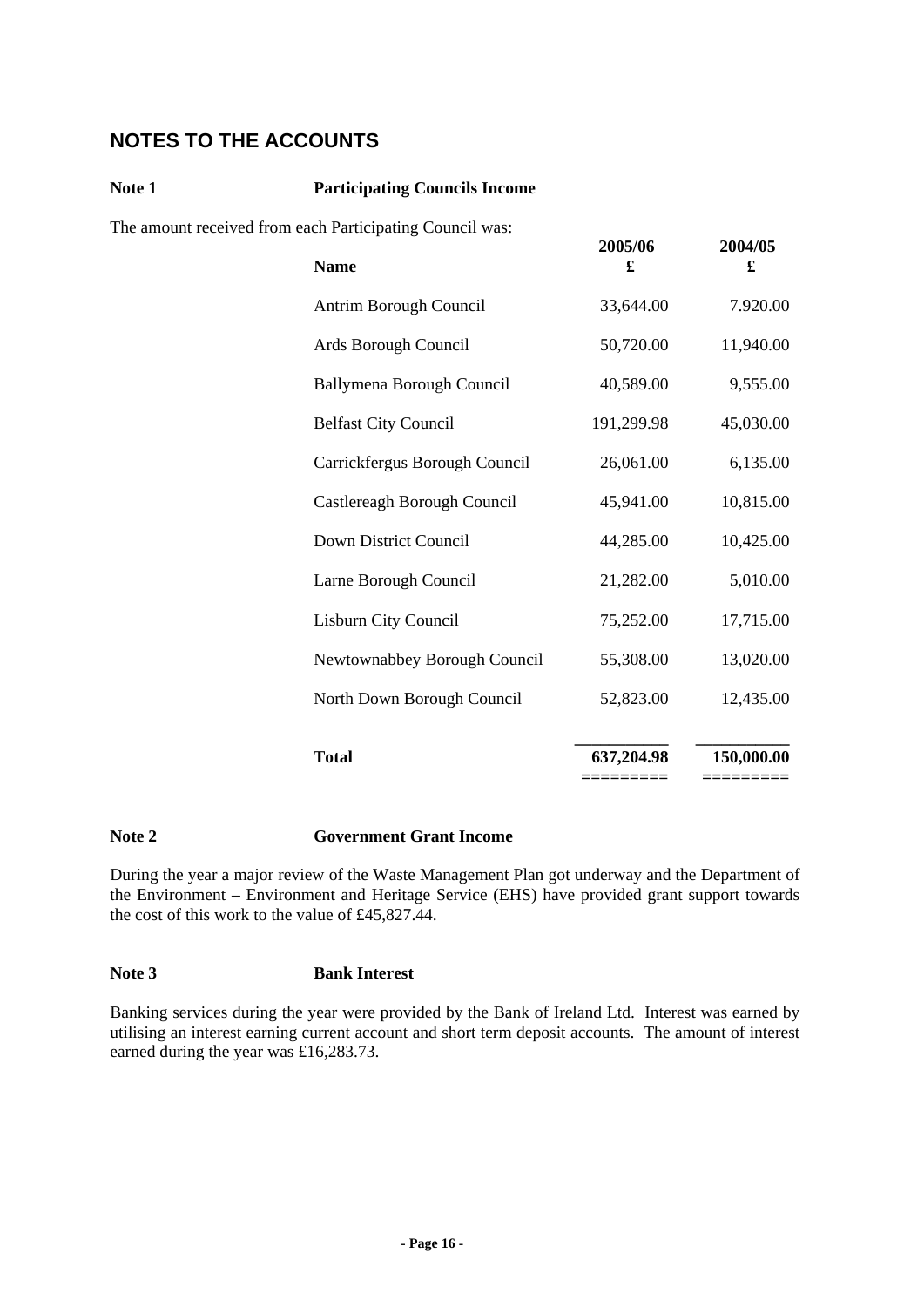| Note 4                         | <b>Other Income</b> | 2005/06      | 2004/05 |
|--------------------------------|---------------------|--------------|---------|
|                                |                     | £            |         |
| Revenue Share                  |                     | 406,773.50   |         |
| Waste Infrastructure Contracts |                     | 1,302,542.18 |         |
| Miscellaneous Income           |                     | 58.72        |         |
| <b>Total Income</b>            |                     | 1,709,374.40 |         |
|                                |                     |              |         |

The contract with Bryson Recycling for the Materials Recovery Facility service includes a share of the revenue earned from the sale of mixed dry recyclables and during the year the amount earned was £406,773.50.

As part of the Policy of assessing and evaluating risks associated with Contracts, arc21 engaged the services of Belfast City Council's Audit Governance & Risk Services (AGRS) to undertake a review of the amount of revenue share offered by the Contractor. The aim of the exercise was to provide a level of assurance over the accuracy and reasonableness of the process. Due to inaccuracies identified in the main values that underpinned the calculation of the revenue share, AGRS were unable to provide 100% assurance over the accuracy of the revenue share figure. However, after taking into account an additional sum of £20,000 identified as a result of their thorough investigation, AGRS recommended that overall the amount offered, £406,773.50, was reasonable and that it would not be cost effective to pursue the matter any further.

Recommendations made by AGRS to improve the robustness of the process were put in place during the year and arc21 will continue to engage the services of AGRS for the 2006/07 year in order to further enhance the process.

#### **Note 5 Employees and Employee Costs**

During the year two additional full time staff were appointed, bringing the total staff establishment to five. The original operational plan for the organisation indicated a total staffing establishment of around ten. As a relatively new, but rapidly growing, Local Government Body, it is intended to keep under review the human resources level required to adequately support the operational activities going forward.

| 2005/06     | 2004/05                                                                                                                                  |
|-------------|------------------------------------------------------------------------------------------------------------------------------------------|
| 5           | 3                                                                                                                                        |
| £           | £                                                                                                                                        |
| 206, 371.41 | 65,478.00                                                                                                                                |
| 19,612.67   | 6,520.38                                                                                                                                 |
| 26,835.18   | 7,791.89                                                                                                                                 |
| 1,630.67    | 10,064.88                                                                                                                                |
| 254,449.93  | 89,855.15                                                                                                                                |
|             | <b>Average Number of Employees</b><br><b>Employers National Insurance Contributions</b><br><b>Employers Superannuation Contributions</b> |

The Employer Rate in respect of the contributions to the superannuation scheme (NILGOSC) during the year was 13.00%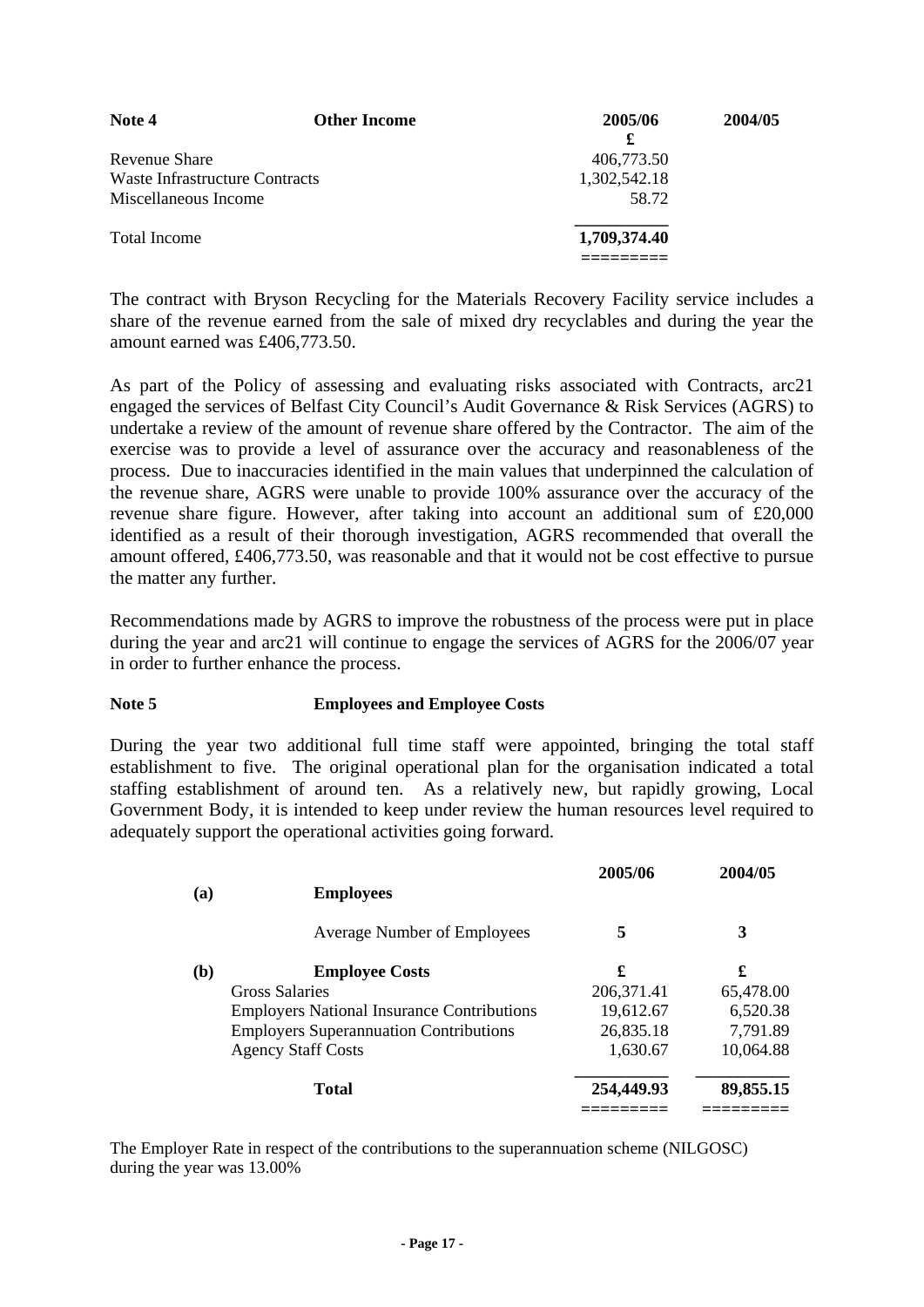#### **Note 6 Premises Costs**

arc21 moved into premises at Duncrue Complex, Duncrue Industrial Estate, Belfast, BT3 9BP, in October 2004. The amount of expenditure incurred in relation to premises during the year was as follows:

|                                              | 2005/06   | 2004/05   |
|----------------------------------------------|-----------|-----------|
|                                              |           |           |
| Office Furniture, Fixtures and Refurbishment | 14,688.99 | 14,932.18 |
| Rent, Rates and Service Charges              | 15,250.00 | 6.354.50  |
| Total                                        | 29,938.99 | 21,286.68 |
|                                              |           |           |

#### **Note 7 Supplies and Services**

The amount spent on supplies and services was as follows:

| The amount spent on supplies and set vices was as follows. | 2005/06<br>£ | 2004/05<br>£ |
|------------------------------------------------------------|--------------|--------------|
| Computer / Website Services                                | 28,028.28    | 15,767.28    |
| Waste Management Plan Procurement Related Services:        |              |              |
| Technical Advice and Guidance                              | 231,246.97   | 231,568.23   |
| <b>Tender Advertising</b>                                  | 4,390.73     | 1,375.49     |
| <b>Ordnance Survey Costs</b>                               |              |              |
| <b>Other Miscellaneous Procurement Costs</b>               | 1,451.63     | 11,113.19    |
| Professional and Legal Fees                                | 7,860.00     | 10,554.50    |
| <b>Recruitment and Selection Costs</b>                     | 4,977.66     | 18,083.27    |
| Other Supplies and Services                                | 14,423.11    | 1,761.18     |
| <b>Total</b>                                               | 292,378.38   | 290,223.14   |
|                                                            |              |              |

#### **Note 8 Travel and Subsistence Costs**

The amount spent on travel and transport costs was as follows:

| The amount spent on travel and transport costs was as rollows. | 2005/06<br>£ | 2004/05  |
|----------------------------------------------------------------|--------------|----------|
| <b>Essential Users Lump Sum</b>                                | 3,671.25     | 1,192.50 |
| Motor Mileage                                                  | 4,101.69     | 2,041.79 |
| <b>Other Travel and Subsistence Costs</b>                      | 1,683.02     | 1,054.67 |
| <b>Total</b>                                                   | 9,455.96     | 4,288.96 |
|                                                                |              |          |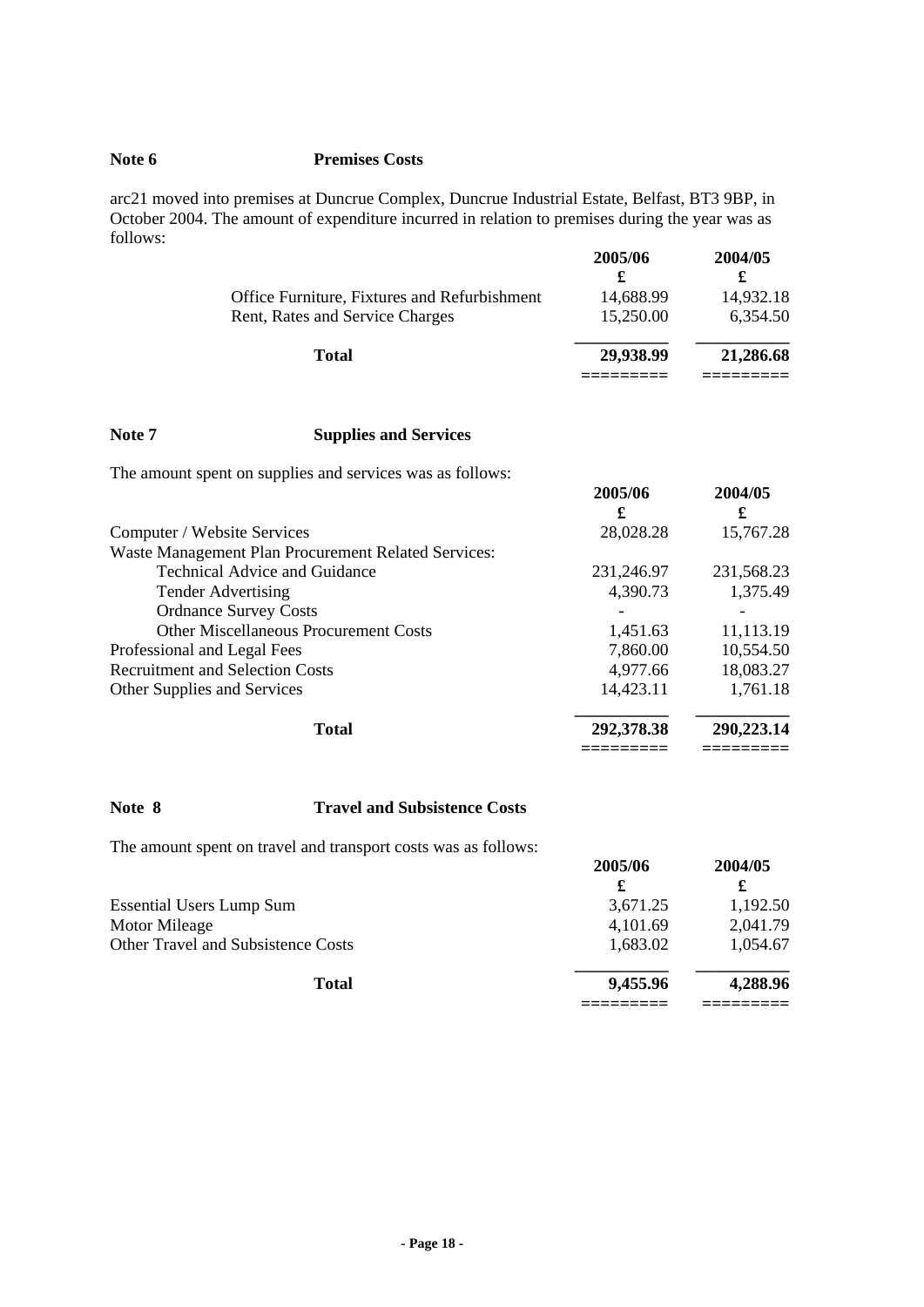## **Note 9 Administration Costs**

The amount spent on administration costs was as follows:

| <u>The amount spent on auministration costs</u> was as follows. | 2005/06   | 2004/05   |
|-----------------------------------------------------------------|-----------|-----------|
|                                                                 | £         | £         |
| <b>Audit Fees and Related Costs</b>                             | 2,667.46  | 2,000.00  |
| Conference and Study Visits                                     | 6,216.05  | 1,920.72  |
| Insurance                                                       | 12,708.39 | 2,100.00  |
| Printing and Stationery                                         | 9,104.54  | 1,711.57  |
| Subscriptions                                                   | 1,564.86  | 510.00    |
| Telephone, Fax and Postage                                      | 4,100.96  | 707.23    |
| <b>Other Establishment Costs</b>                                | 2,762.00  | 1,104.55  |
| <b>Total</b>                                                    | 39,124.26 | 10,054.07 |
|                                                                 |           |           |

| Note 10                                     | <b>Other Costs</b>                                                  |              |              |
|---------------------------------------------|---------------------------------------------------------------------|--------------|--------------|
|                                             | The sum of $£1,814,588.34$ of other costs related to the following: | 2005/06<br>£ | 2004/05<br>£ |
| <b>Waste Infrastructure Contract Costs</b>  |                                                                     | 1,768,760.90 |              |
| <b>Waste Management Plan Services</b>       |                                                                     | 45,827.44    |              |
|                                             | <b>Total</b>                                                        | 1,814,588.34 |              |
| Note 11                                     | <b>Debtors</b>                                                      |              |              |
|                                             |                                                                     |              |              |
|                                             | The debtors figure of $£855,699.42$ is made up as follows:          | 2005/06<br>£ | 2004/05<br>£ |
| <b>Environment and Heritage Grant Claim</b> |                                                                     | 25,551.31    | 383,079.00   |
| Amounts due from Participating Councils     |                                                                     | 390,941.74   |              |
| <b>Other Debtors</b>                        |                                                                     | 439,206.37   | 4,970.66     |
|                                             | <b>Total</b>                                                        | 855,699.42   | 388,049.66   |
| Note 12                                     | <b>Accrued Income</b>                                               | 2005/06      | 2004/05      |

| Amount due on the Materials Recovery Facility in respect of | 33,885.88 |  |
|-------------------------------------------------------------|-----------|--|
| Revenue Share                                               |           |  |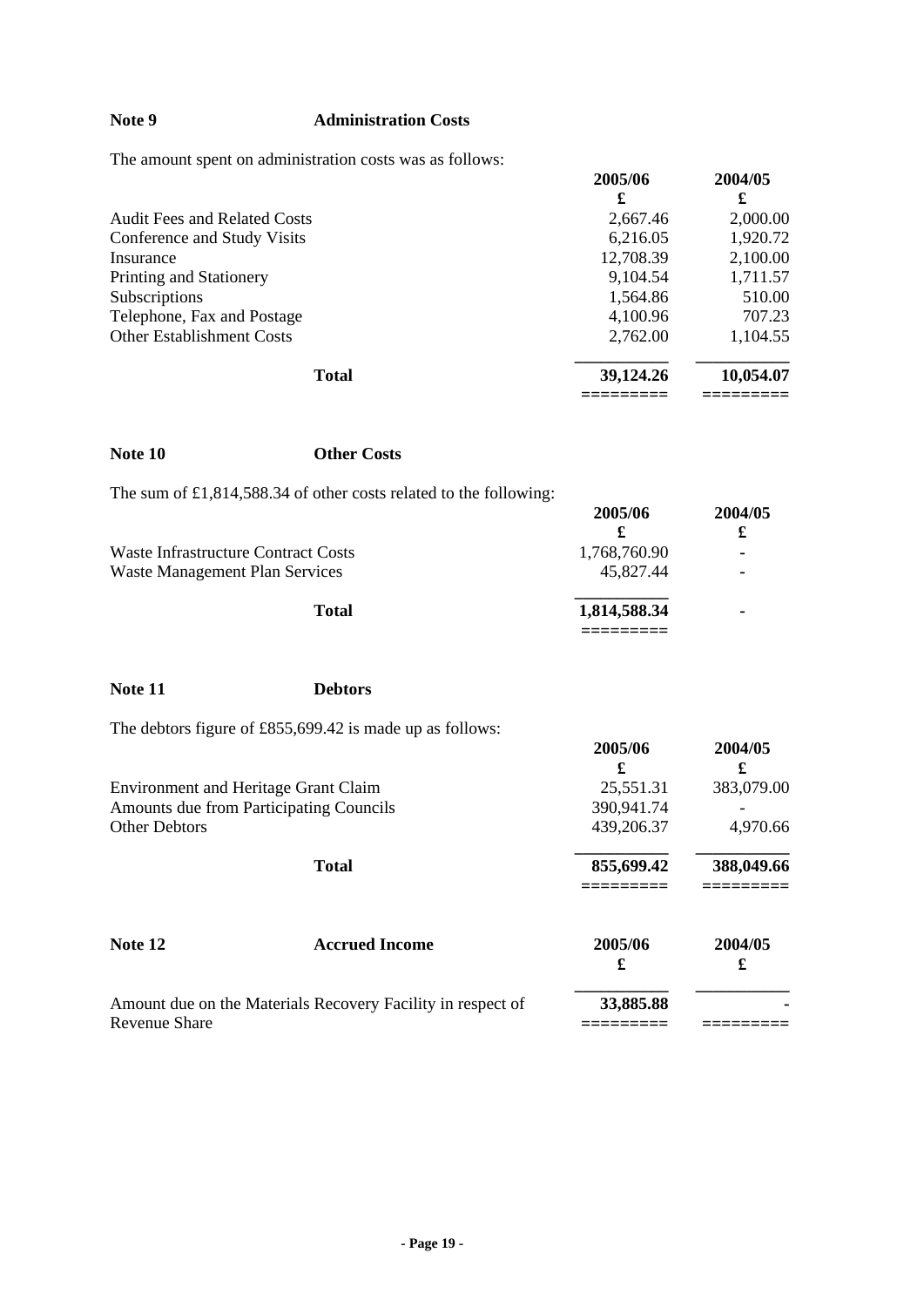#### **Note 13 Creditors**

The creditors figure of £871,535.32 is made up as follows:

|                                       | 2005/06    | 2004/05   |
|---------------------------------------|------------|-----------|
|                                       |            |           |
| <b>Trade Creditors</b>                | 706,652.83 | 47,352.07 |
| Amounts due to Participating Councils | 164,882.49 | 5,776.50  |
| <b>Total</b>                          | 871,535.32 | 53,128.57 |
|                                       |            |           |

#### **Note 14 Reserves and Balances**

The reserves at the end of the year have been maintained at a level of £482,901.55, the same position as at 31 March 2005. The Joint Committee has approved a reduction in the reserves of £125,000 which will apply in the 2006/07 year by way of reduced contributions from Participating Councils.

In considering the appropriate level of reserves to be held, arc21 will take into account future planned activities including the potential costs of specific procurement / infrastructure projects, as well as the amount of reserves that it would be prudent to maintain as a contingency measure. This will be considered within the framework of an overall Finance Strategy for the organisation.

#### **Note 15 Government Grants**

Grant support to the value of £403,355.13 was received from the Environment and Heritage Service in relation to the following activities:

| Waste Management Grant Claim for 2004/05               | 383,079.00 |  |
|--------------------------------------------------------|------------|--|
| Strategic Environmental Assessment Grant Claim 2005/06 | 20.276.13  |  |
| Total                                                  | 403,355.13 |  |
|                                                        |            |  |

#### **Note 16 Other Operating Income**

The major element of the amount shown, £1,042,919.48, represents income from Participating Councils for services provided in relation to Waste Infrastructure Contracts.

#### **Note 17 Related Party Transactions – Financial Reporting Standard (FRS) 8**

The eleven Councils of arc21 are regarded as related parties in accordance with Financial Reporting Standard FRS 8 and information in relation to the transactions between arc21 and the Councils during the year as shown in Note 1 on Page 16.

There were no other related party transactions during the year.